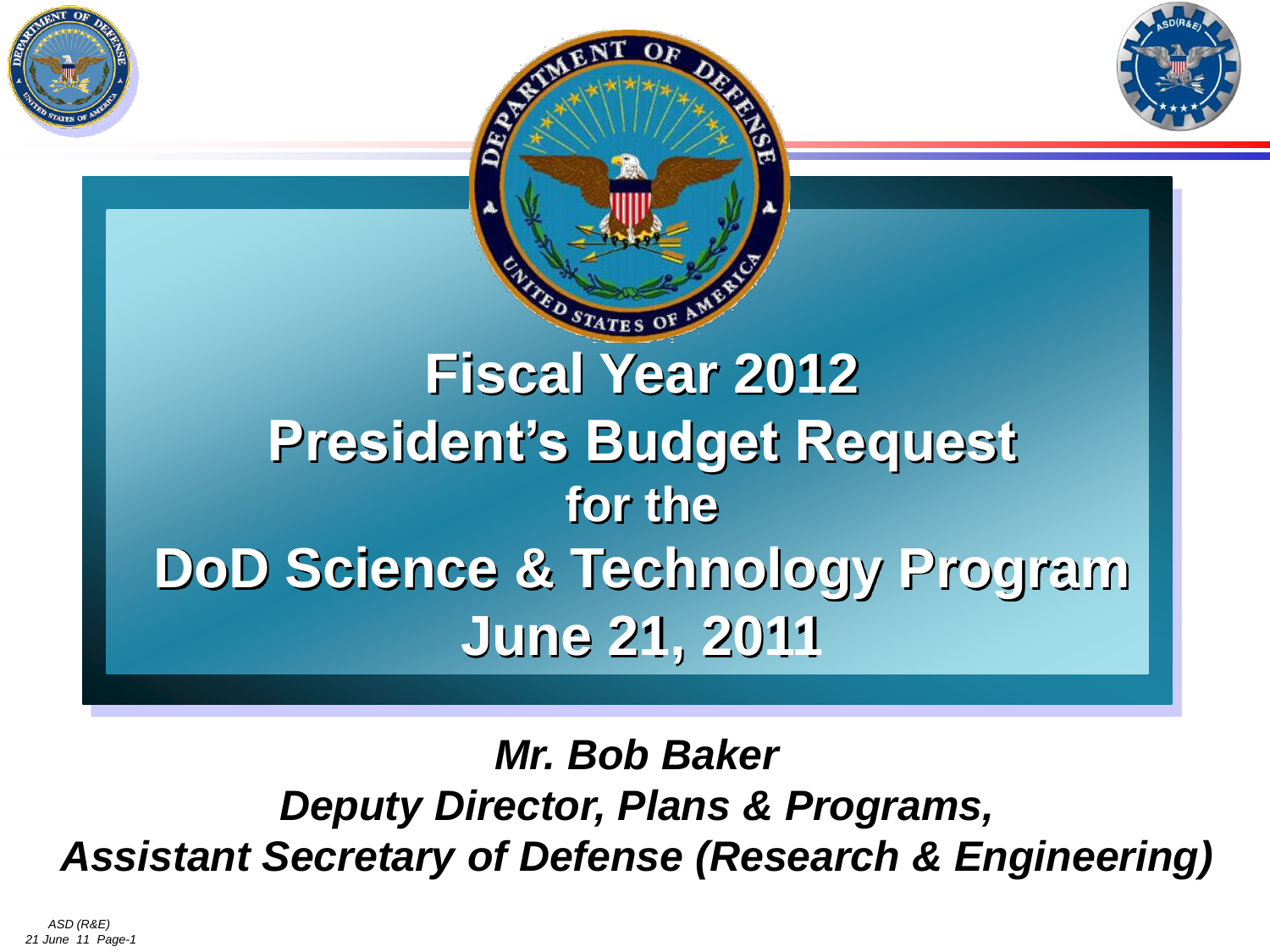





- *Guidance from the Chain of Command*
- *FY2012 S&T President's Budget Request*
- *Historical Context*
- *Strategic Planning & Budget Changes*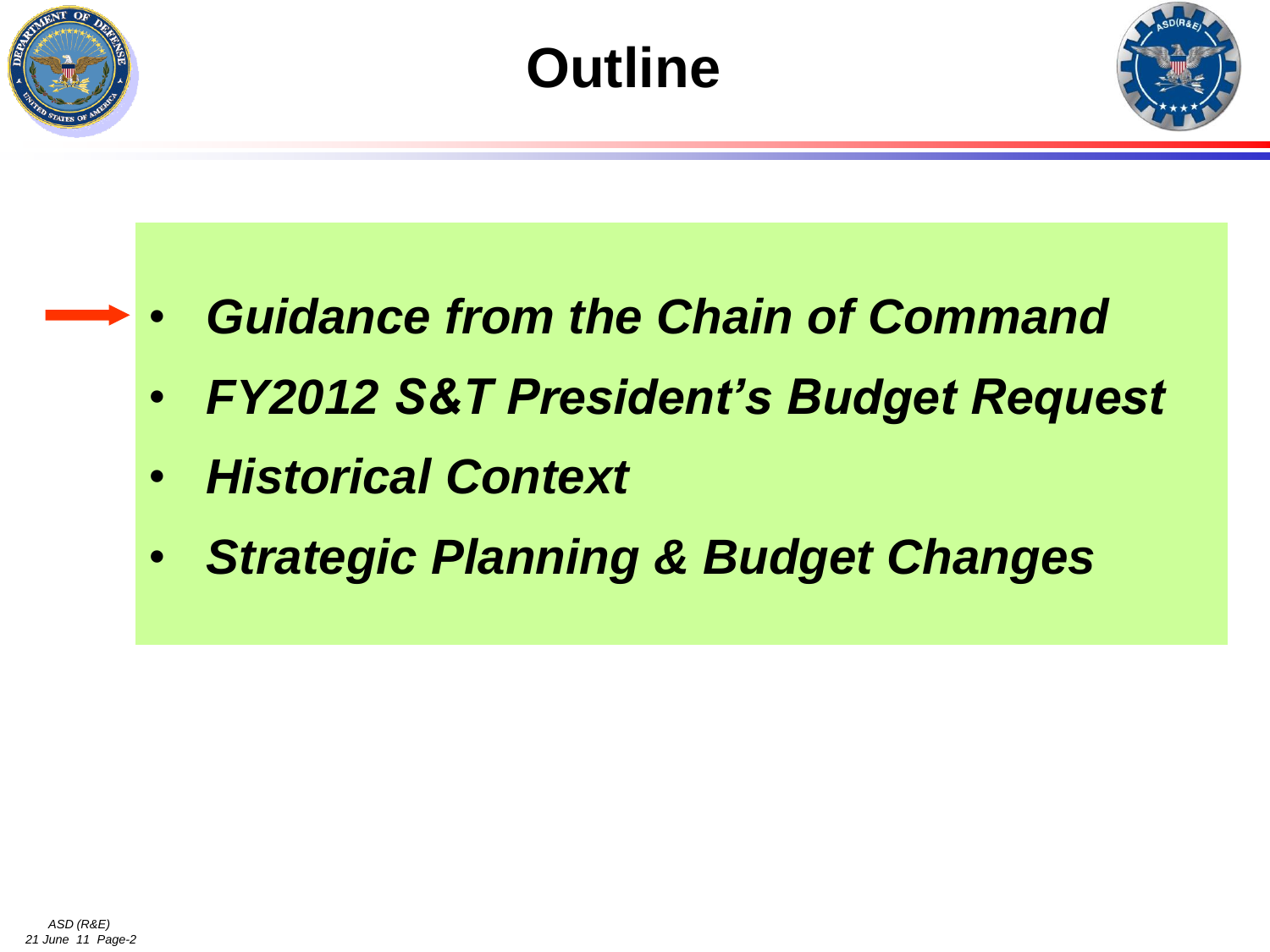

# **Connecting Researchers to the Warfighter**



### *President Obama, State of the Union, January 25, 2011*



*"The first step in winning the future is encouraging American innovation. Our free enterprise system is what drives innovation. But because it's not always profitable for companies to invest in basic research, throughout our history, our government has provided cutting-edge scientists and inventors with the support they need.*

*Two years ago, I said that we needed to reach a level of research and development , we haven't seen since the Space Race. And in a few weeks I'll be sending a budget to Congress that helps us meet that goal. We'll invest in biomedical research, information technology, and especially clean energy technology -- an investment that will strengthen our security, protect our planet, and create countless new jobs for our people.*

*Maintaining our leadership in research and technology is crucial to America's success. But if we want to win the future - - if we want innovation to produce jobs in America and not overseas – then we also have to win the race to educate our kids.*

*Over the next 10 years, with so many baby boomers retiring from our classrooms, we want to prepare 100,000 new teachers in the fields of science and technology and engineering and math."*

### *Investment in Basic and Applied Research is a commitment to the future warfighter*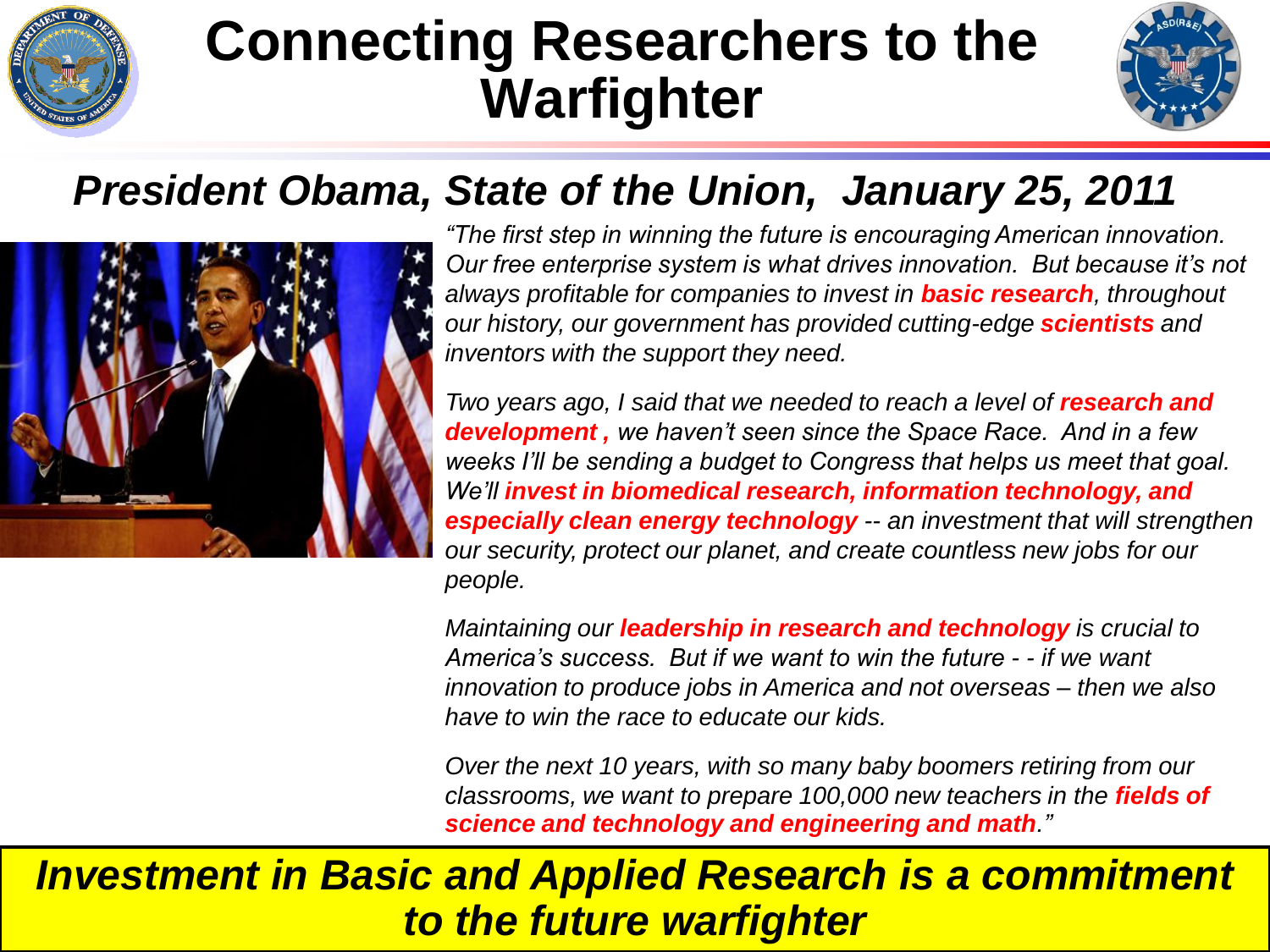

# **Thoughts from the Secretary of Defense**





*Secretary Gates, Budget Rollout Hearing 14 Feb 2011*

*"These budget decisions took place in the context of a nearly two year effort by the DoD to reform the way the Pentagon does business – to change how and what we buy…We have protected programs that support military people, readiness, and modernization…We still live in a very dangerous and often unstable world. Our military must remain strong and agile enough to face a diverse range of threats – from nonstate actors attempting to acquire and use weapons of mass destruction and sophisticated missiles, to the more traditional threats of other states… "* 

*ASD (R&E) 21 June 11 Page-4 request is almost 29% greater than the request in FY 2000." OSD/PA News Release, 2/14/11"Directed DoD to fund 2% real growth in Basic Research and to maintain stable funding in the rest of S&T for FY12-FY16. In real terms, the FY12 S&T budget*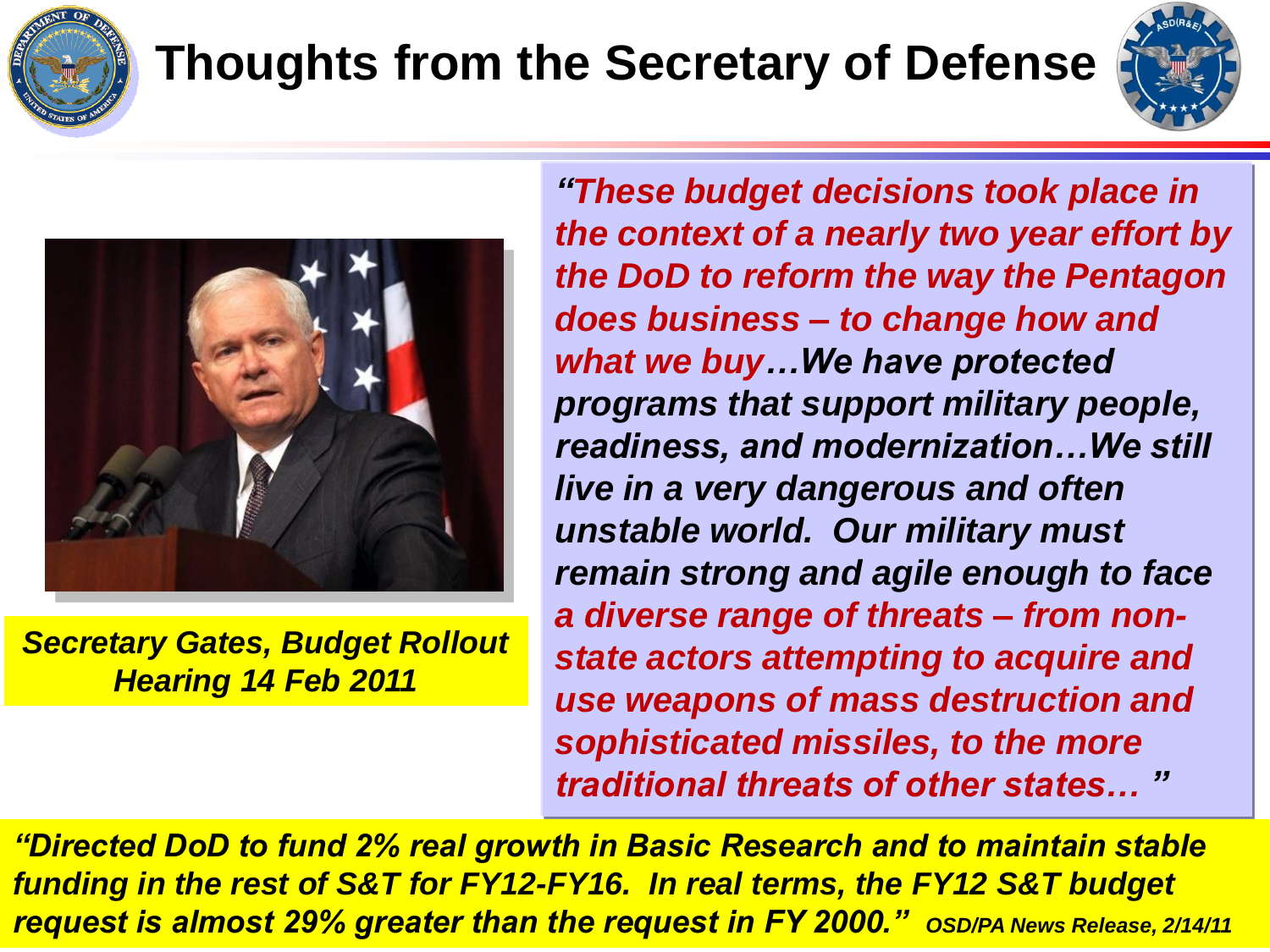



*"Budget represents a reasonable, responsible, and sustainable level of funding" - Secretary Gates, Budget Rollout Brief (2/14/2011)*

- **Taking Care of People**
- **Rebalancing Military Capabilities**
- **Reforming What and How We Buy**
- **Supporting our Troops in the Field**





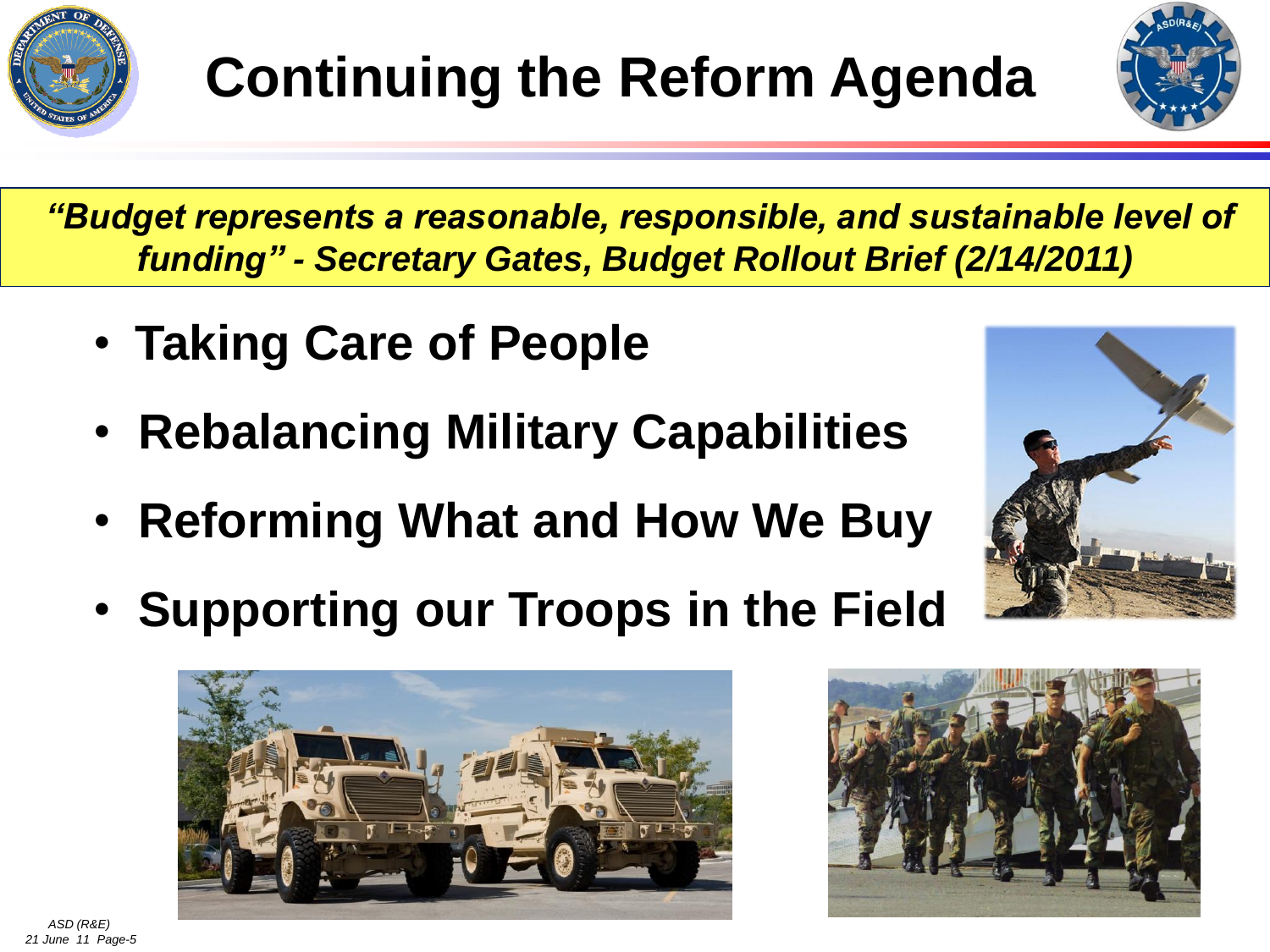



- **Accelerate delivery of technical capabilities to win the current fight.**
	- Solve the most difficult near term problems and transition compelling concepts to the warfighter.
- **Prepare for an uncertain future.**
	- Shape the Department's science and technology investments to open options that counter (and create) strategic surprise.
- **Reduce the cost, acquisition time and risk of our major defense acquisition programs.**
	- Provide systems engineering leadership, deep system analysis, and technical assessments across the Department.

### • **Develop world class science, technology, engineering, and mathematics capabilities for the DoD and the Nation.**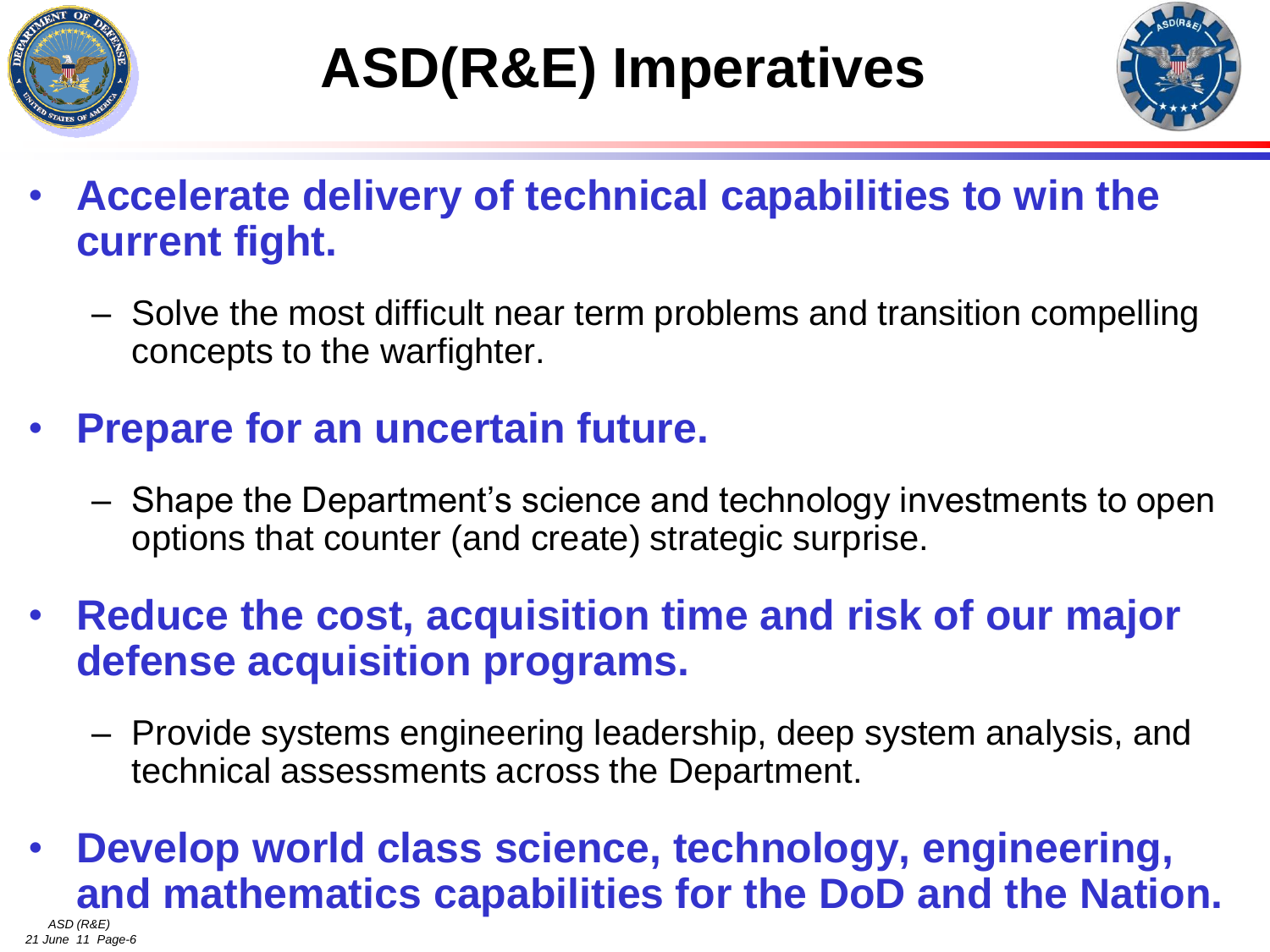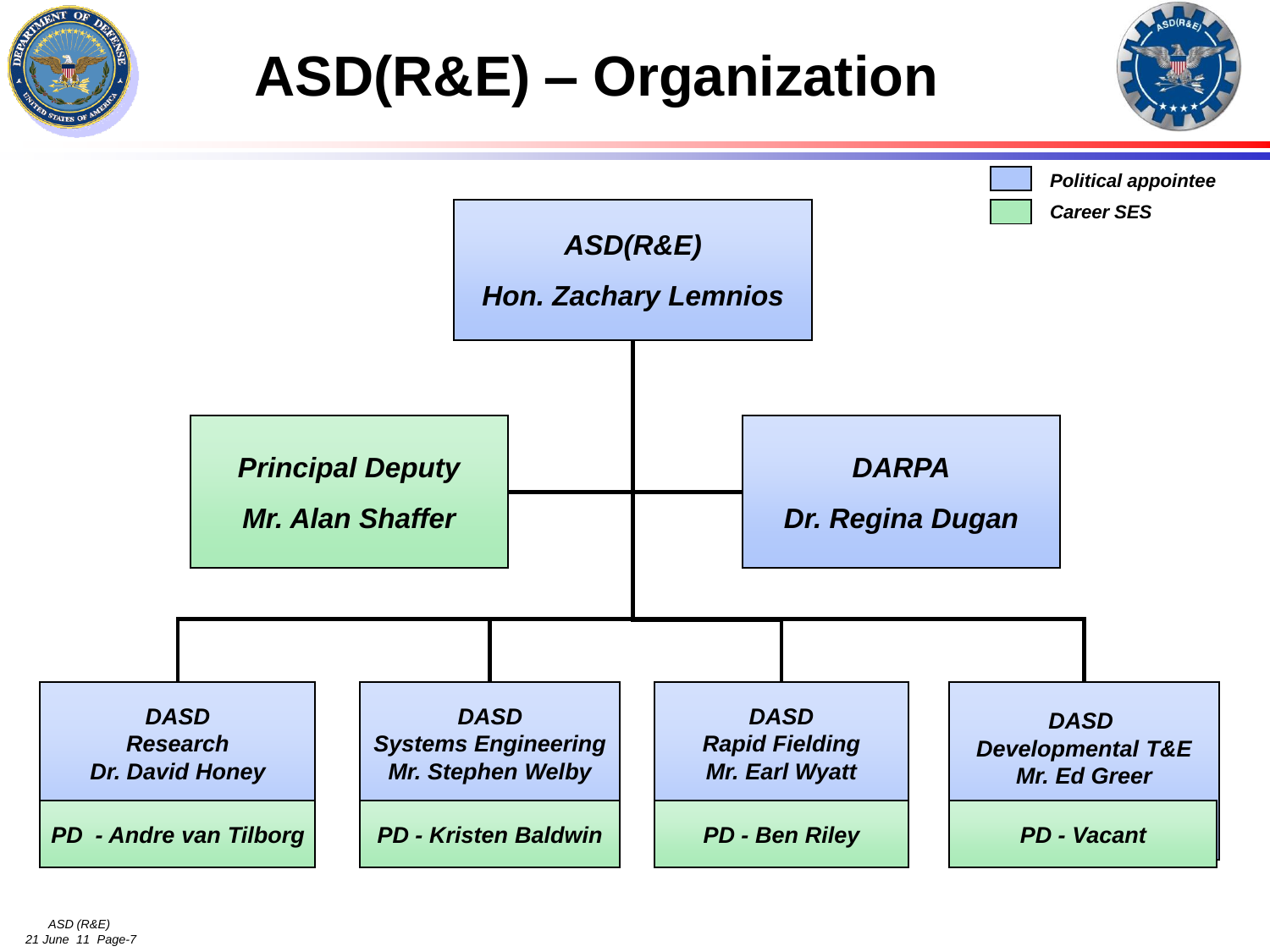





- *Guidance from the Chain of Command*
- *FY2012 S&T President's Budget Request*
- *Historical Context*
- *Strategic Planning & Budget Changes*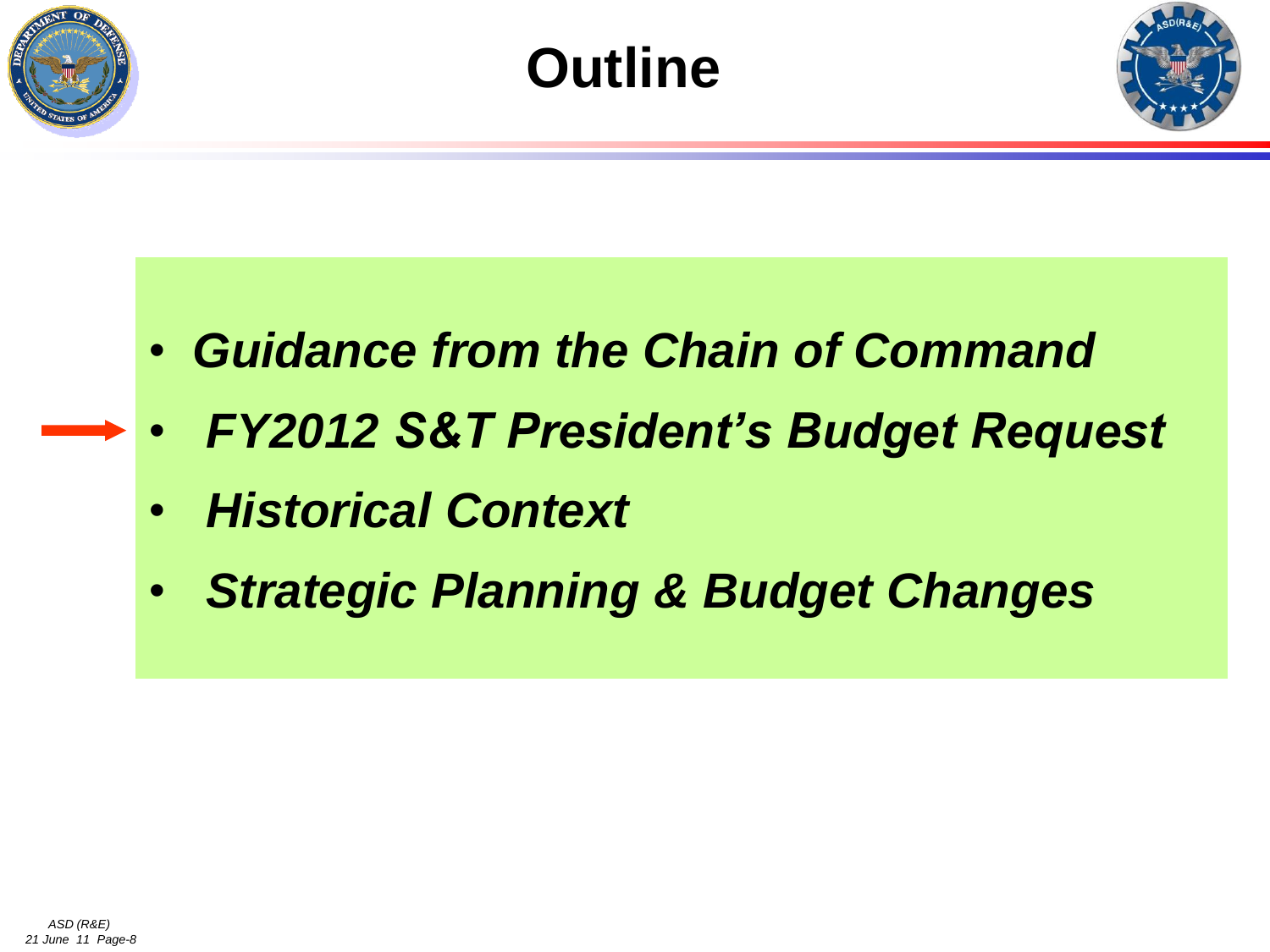



*Total FY12 S&T request = \$12.25B*

#### *Total FY11 S&T Request = \$11.82B*

*Army = 1,945 Navy = 1,961 AF = 2,191 DARPA = 3,026 ChemBio = 396 DTRA = 555 OSD = 1,356 Other DA = 389*



*21 June 11 Page-9*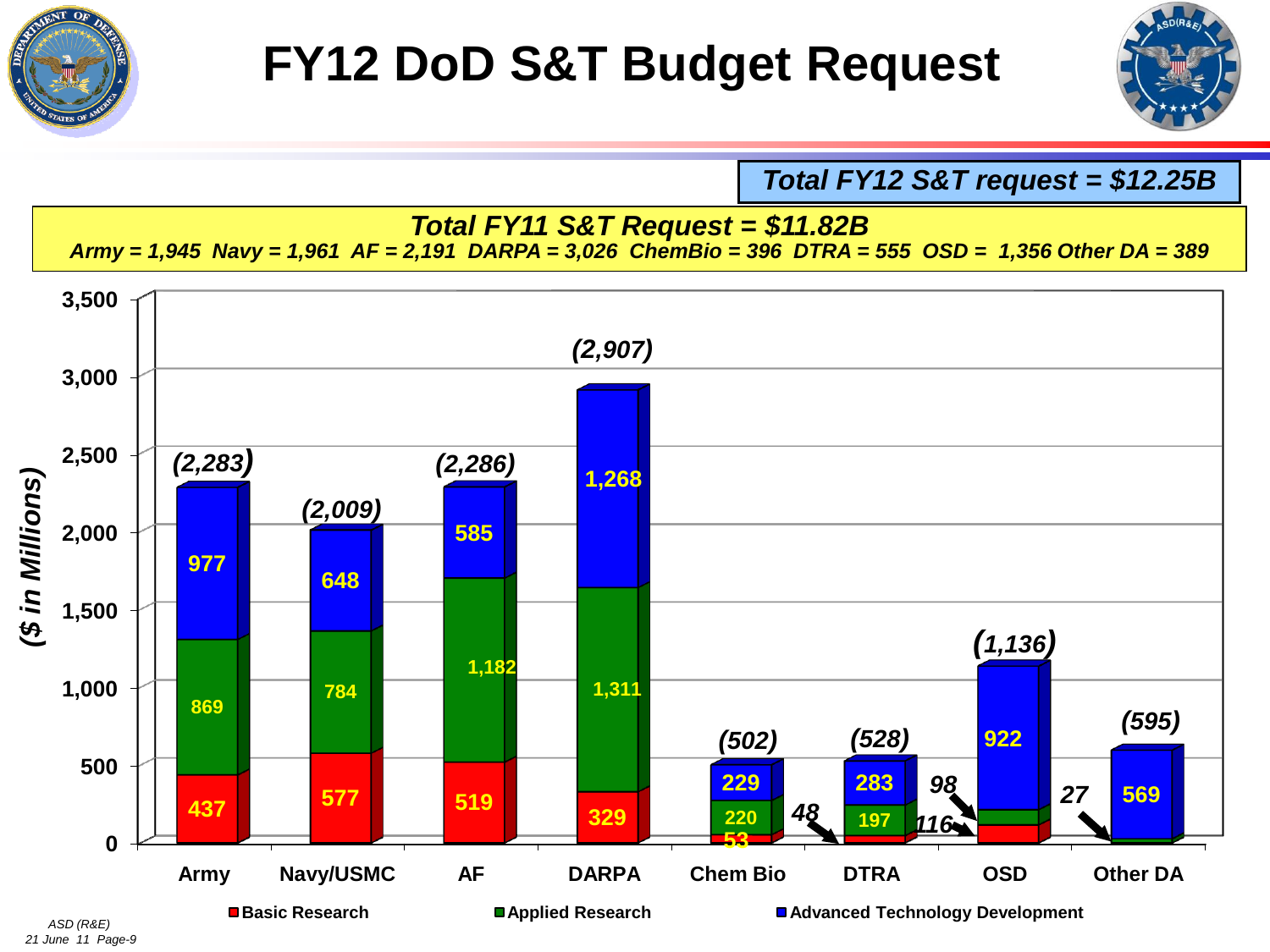

# **FY12 President's Budget Request**



| <b>BP12</b>         | <b>BA</b>                   | <b>FY11</b>           | <b>FY12</b> | <b>FY13</b> | <b>FY14</b> | <b>FY15</b> | <b>FY16</b>                      |
|---------------------|-----------------------------|-----------------------|-------------|-------------|-------------|-------------|----------------------------------|
|                     |                             | <b>PBR 11</b>         | PB12 CIS    | PB12 CIS    | PB12 CIS    | PB12 CIS    | <b>PB12 CIS</b>                  |
| <b>DoD</b>          | <b>BA1</b>                  | 1,998,797             | 2,078,470   | 2,137,917   | 2,221,206   | 2,305,688   | 2,404,212                        |
| <b>DoD</b>          | <b>BA2</b>                  | 4,475,822             | 4,687,273   | 4,680,455   | 4,712,527   | 4,758,137   | 4,854,129                        |
| <b>DoD</b>          | <b>BA3</b>                  | 5,344,430             | 5,481,225   | 5,765,877   | 5,874,758   | 6,028,726   | 6,126,183                        |
|                     | DoD S&T                     | 11,819,049 12,246,968 |             | 12,584,249  |             |             | 12,808,491 13,092,551 13,384,524 |
|                     |                             |                       |             |             |             |             |                                  |
| <b>Army</b>         | <b>BA1</b>                  | 406,873               | 436,920     | 440,492     | 456,268     | 470,582     | 487,449                          |
|                     | <b>BA2</b>                  | 841,364               | 869,332     | 860,648     | 856,203     | 840,534     | 832,660                          |
|                     | <b>BA3</b>                  | 696,592               | 976,812     | 949,153     | 983,936     | 966,542     | 983,685                          |
|                     | <b>Army S&amp;T</b>         | 1,944,829             | 2,283,064   | 2,250,293   | 2,296,407   | 2,277,658   | 2,303,794                        |
|                     |                             |                       |             |             |             |             |                                  |
| <b>Navy</b>         | <b>BA1</b>                  | 556,425               | 577,372     | 599,398     | 622,310     | 646,079     | 670,756                          |
|                     | <b>BA2</b>                  | 678,680               | 783,794     | 782,973     | 772,408     | 809,831     | 821,744                          |
|                     | <b>BA3</b>                  | 725,599               | 648,217     | 606,260     | 641,203     | 629,779     | 641,636                          |
|                     | <b>Navy S&amp;T</b>         | 1,960,704             | 2,009,383   | 1,988,631   | 2,035,921   | 2,085,689   | 2,134,136                        |
|                     |                             |                       |             |             |             |             |                                  |
| <b>AIR FORCE</b>    | <b>BA1</b>                  | 500,473               | 518,859     | 538,233     | 558,331     | 579,179     | 600,805                          |
|                     | <b>BA2</b>                  | 1,181,420             | 1,181,874   | 1,187,232   | 1,203,560   | 1,227,057   | 1,250,541                        |
|                     | <b>BA3</b>                  | 509,305               | 585,404     | 562,607     | 579,470     | 590,288     | 600,329                          |
|                     | <b>Air Force S&amp;T</b>    | 2,191,198             | 2,286,137   | 2,288,072   | 2,341,361   | 2,396,524   | 2,451,675                        |
|                     |                             |                       |             |             |             |             |                                  |
| <b>Def-Agencies</b> | <b>BA1</b>                  | 535,026               | 545,319     | 559,794     | 584,297     | 609,848     | 645,202                          |
|                     | <b>BA2</b>                  | 1,774,358             | 1,852,273   | 1,849,602   | 1,880,356   | 1,880,715   | 1,949,184                        |
|                     | <b>BA3</b>                  | 3,412,934             | 3,270,792   | 3,647,857   | 3,670,149   | 3,842,117   | 3,900,533                        |
|                     | <b>Def-Agencies S&amp;T</b> | 5,722,318             | 5,668,384   | 6,057,253   | 6,134,802   | 6,332,680   | 6,494,919                        |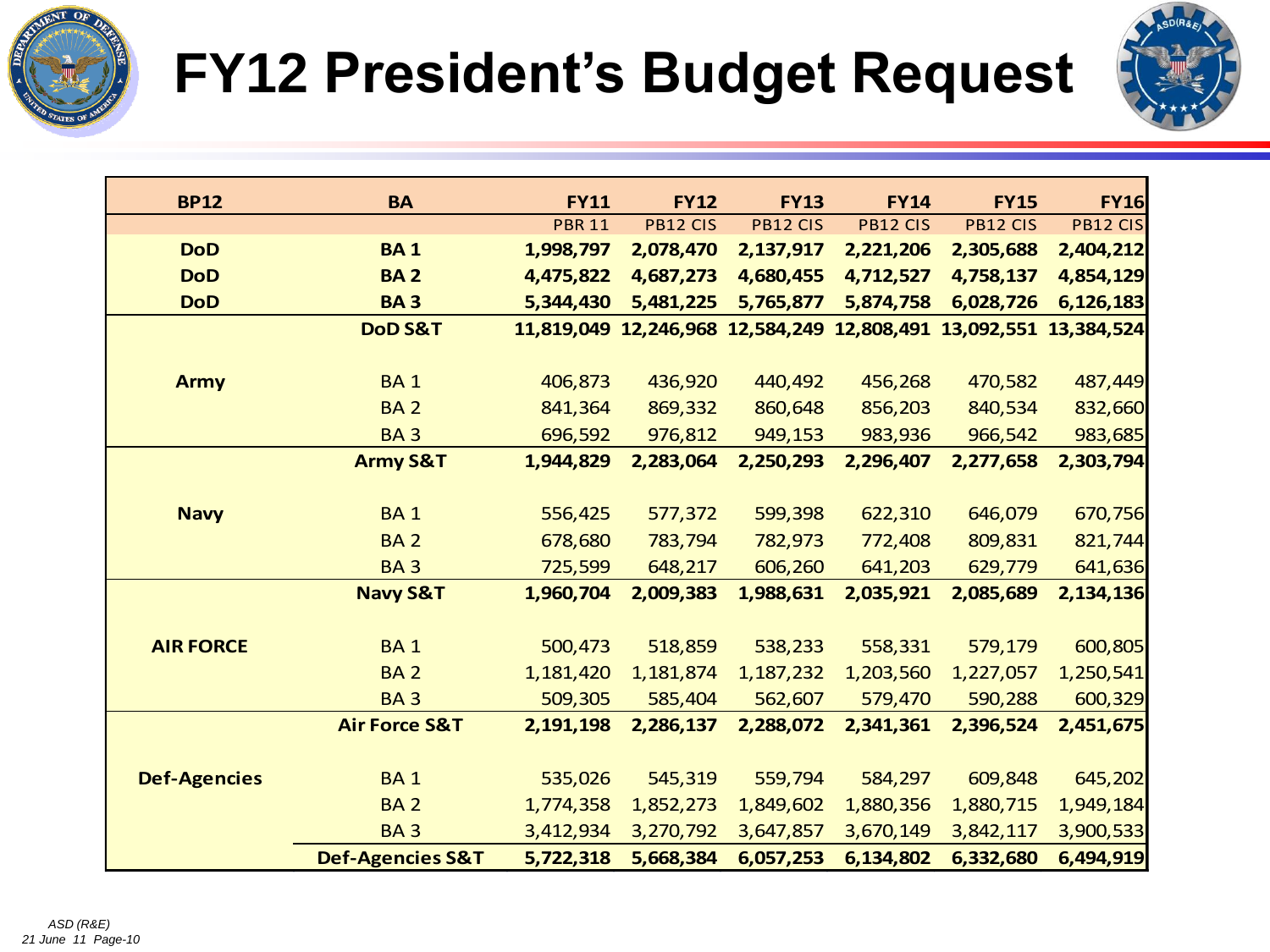

# **FY11 and FY12 RDT&E Budget Request Comparison**



*- in Then Year Dollars -*

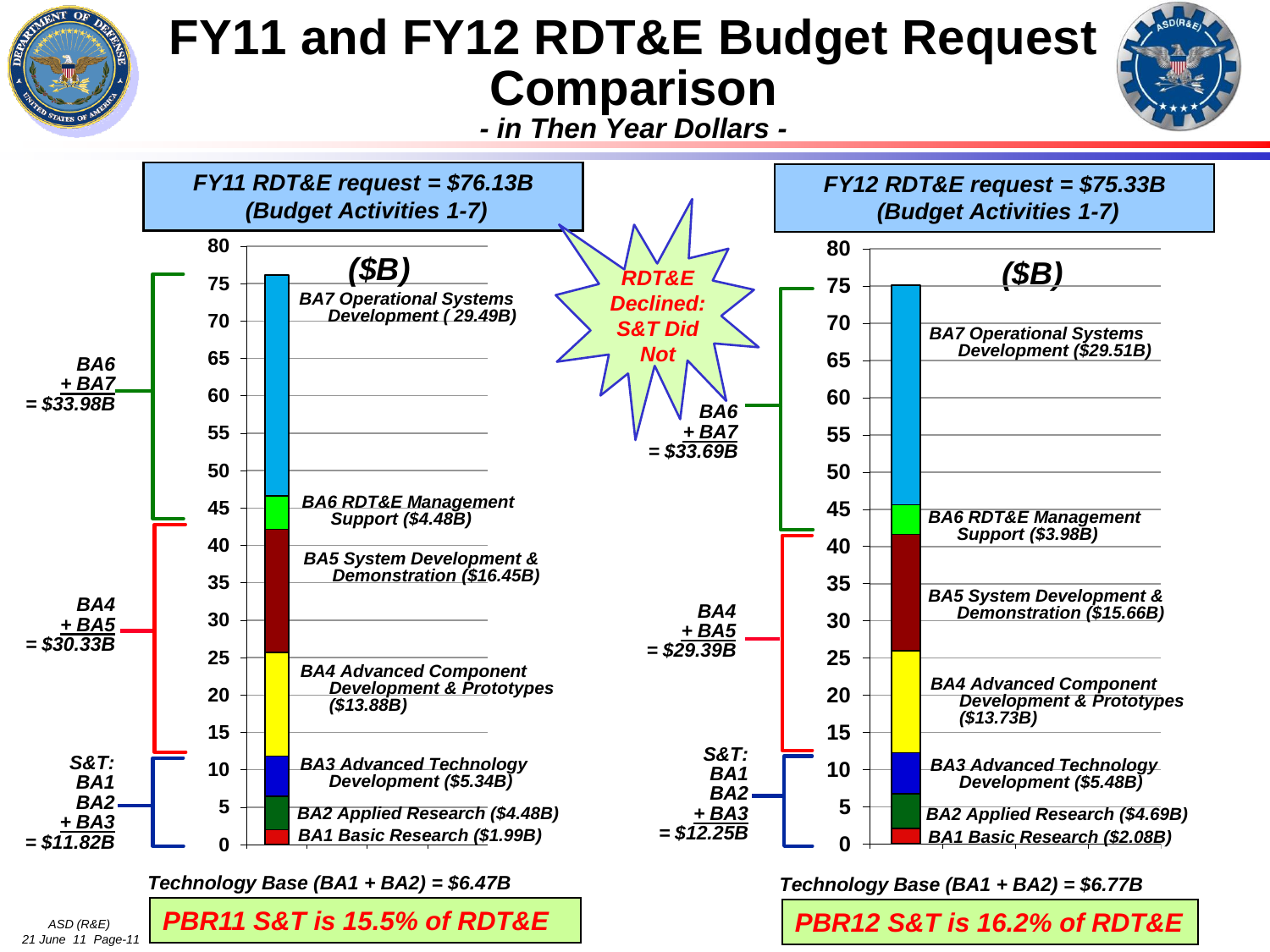

# **RDT&E Budget Request Overview**  *- FY11 and FY12 Comparison -*

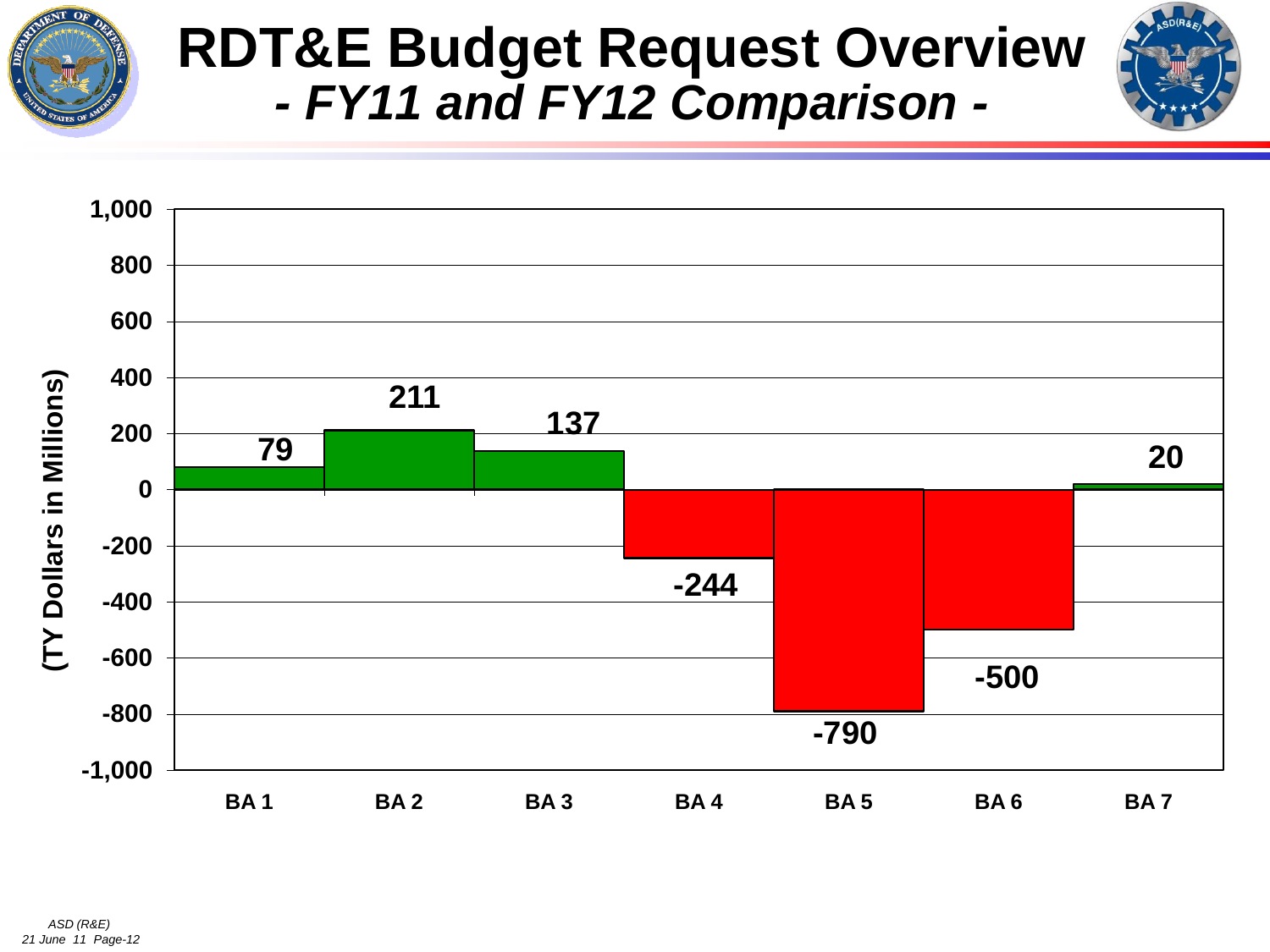

# **FY12 DoD R&E Budget Request Comparison**



|                                                               |                 | <b>PBR 2011</b> | <b>PBR 2012</b>     | <b>Real Change</b><br>from PBR11<br>to PBR12 |
|---------------------------------------------------------------|-----------------|-----------------|---------------------|----------------------------------------------|
|                                                               | <b>PBR 2010</b> | (CY FY11 \$)    | $(CYFY11 \$         | (CY FY11 \$)                                 |
|                                                               |                 |                 |                     |                                              |
| <b>Basic Research (BA1)</b>                                   | 1,798           | 1,999           | 2,078 (2,043)       | $+2.2%$                                      |
|                                                               |                 |                 |                     |                                              |
| <b>Applied Research (BA 2)</b>                                | 4,247           | 4,476           | 4,687 (4,608)       | $+2.9%$                                      |
| <b>Advanced Technology Development</b><br>(BA 3)              | 5,605           | 5,344           | 5,481 (5,388)       | 0.8%                                         |
| <b>DoD S&amp;T</b>                                            | 11,649          | 11,819          | 12,247<br>(12, 039) | 1.9%                                         |
|                                                               |                 |                 |                     |                                              |
| <b>Advanced Component Development</b><br>and Prototypes (BA4) | 14,306          | 13,877          | 13,733<br>(13,401)  | $-3.4%$                                      |
|                                                               |                 |                 | 25,880              |                                              |
| DoD R&E (BAs $1 - 4$ )                                        | 25,956          | 25,696          | (25, 440)           | $-1.0%$                                      |
|                                                               |                 |                 | 566,341             |                                              |
| <b>DoD Topline</b>                                            | 533,813         | 549,093         | (556, 710)          | $+1.4%$                                      |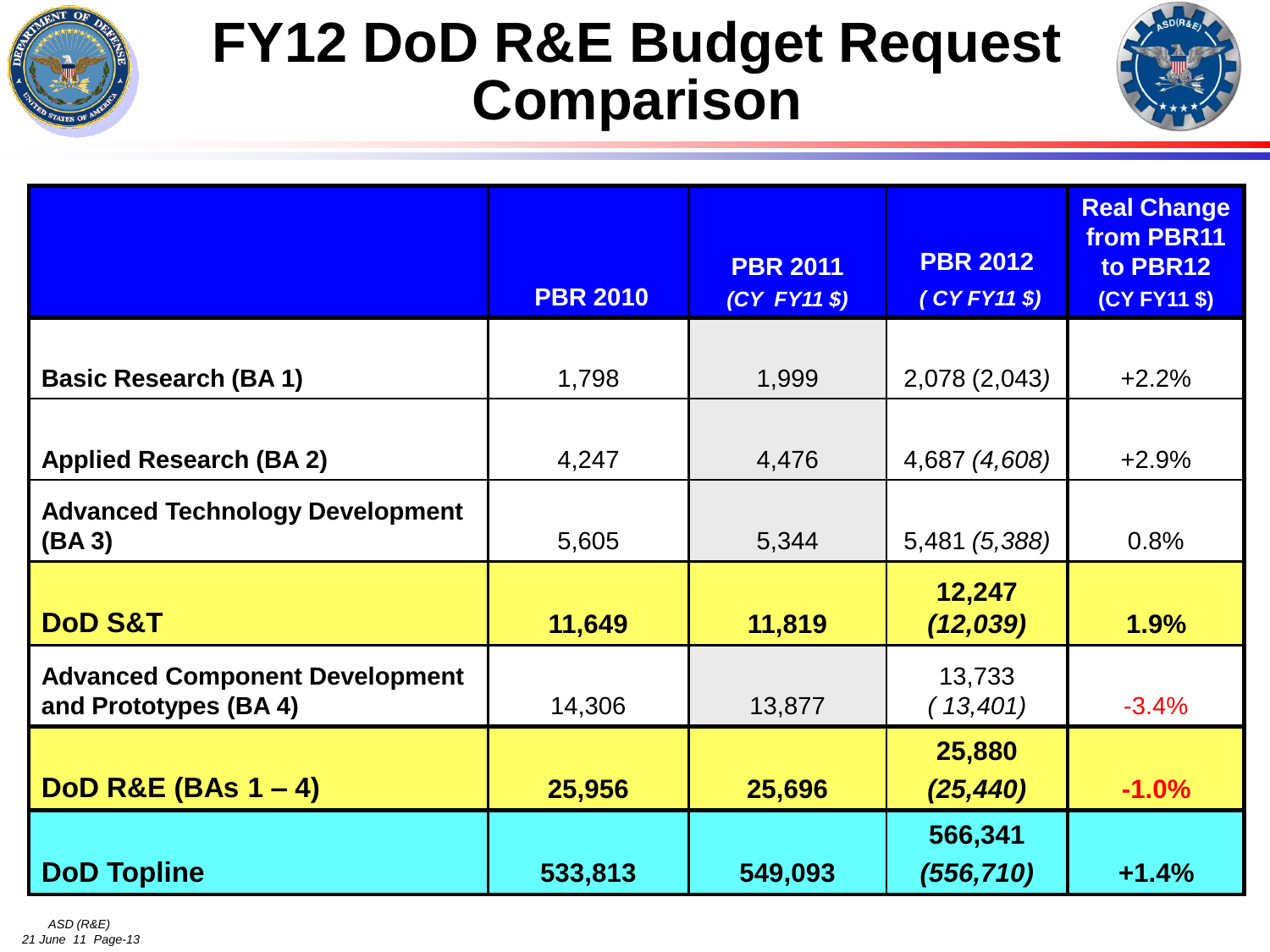

# **FY12 Technology Investment Compared to Other DoD Categories**



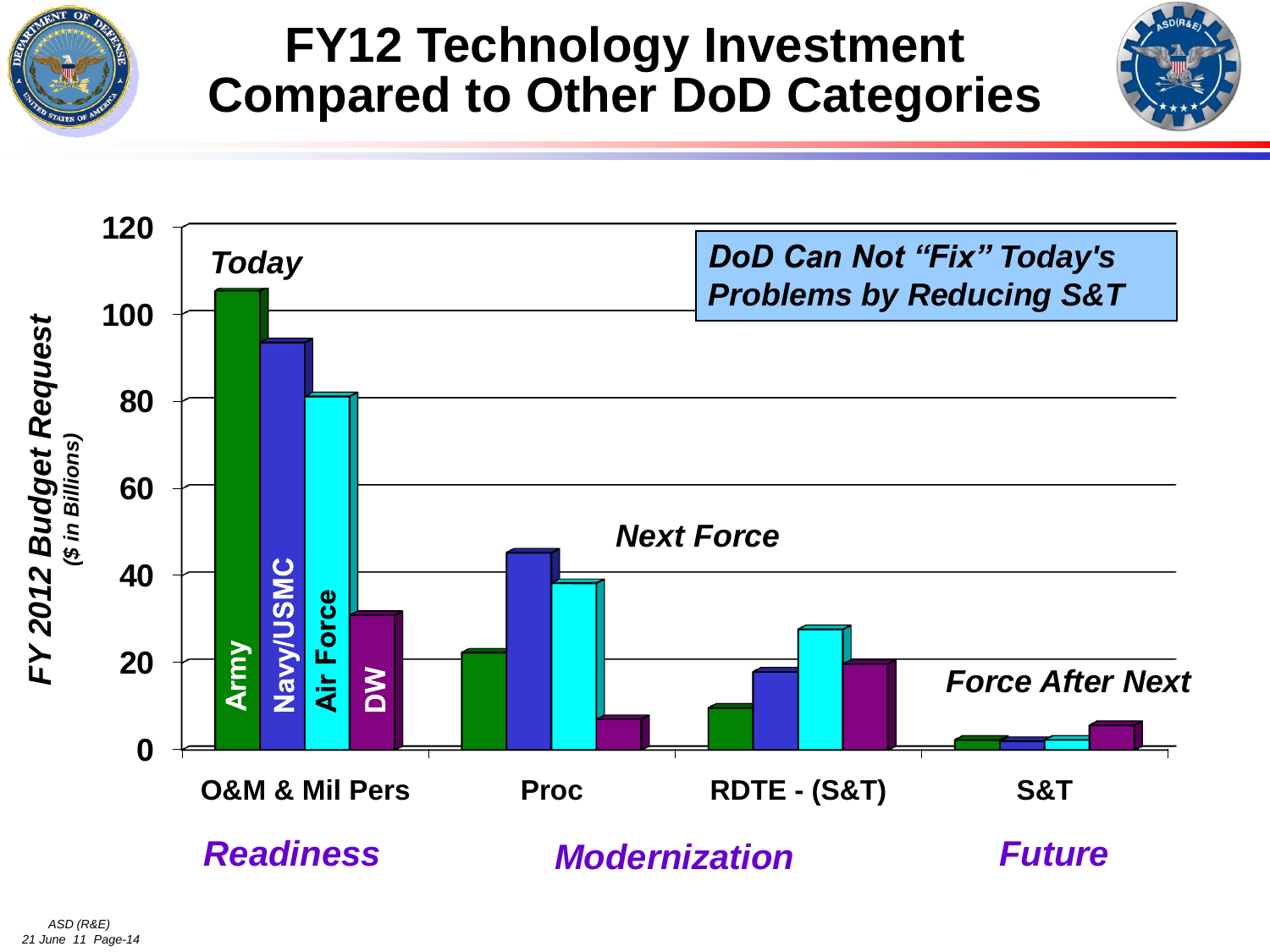



#### **\*Includes non-profit institutions, State & local govt., & foreign institutions** Source: National Science Foundation Report (PBR08)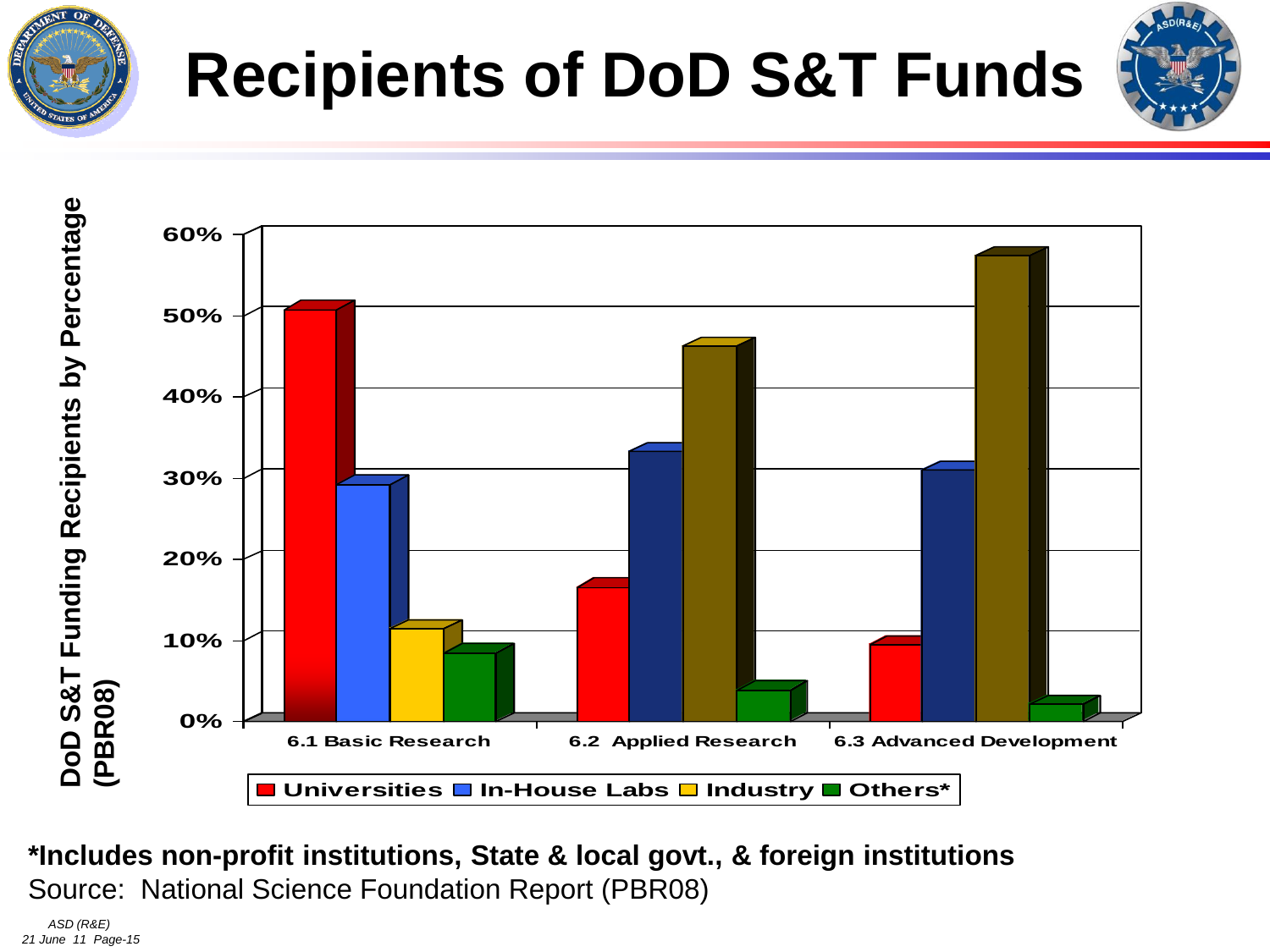





- *Guidance from the Chain of Command*
- *FY2012 S&T President's Budget Request*
- *Historical Context*
- *Strategic Planning & Budget Changes*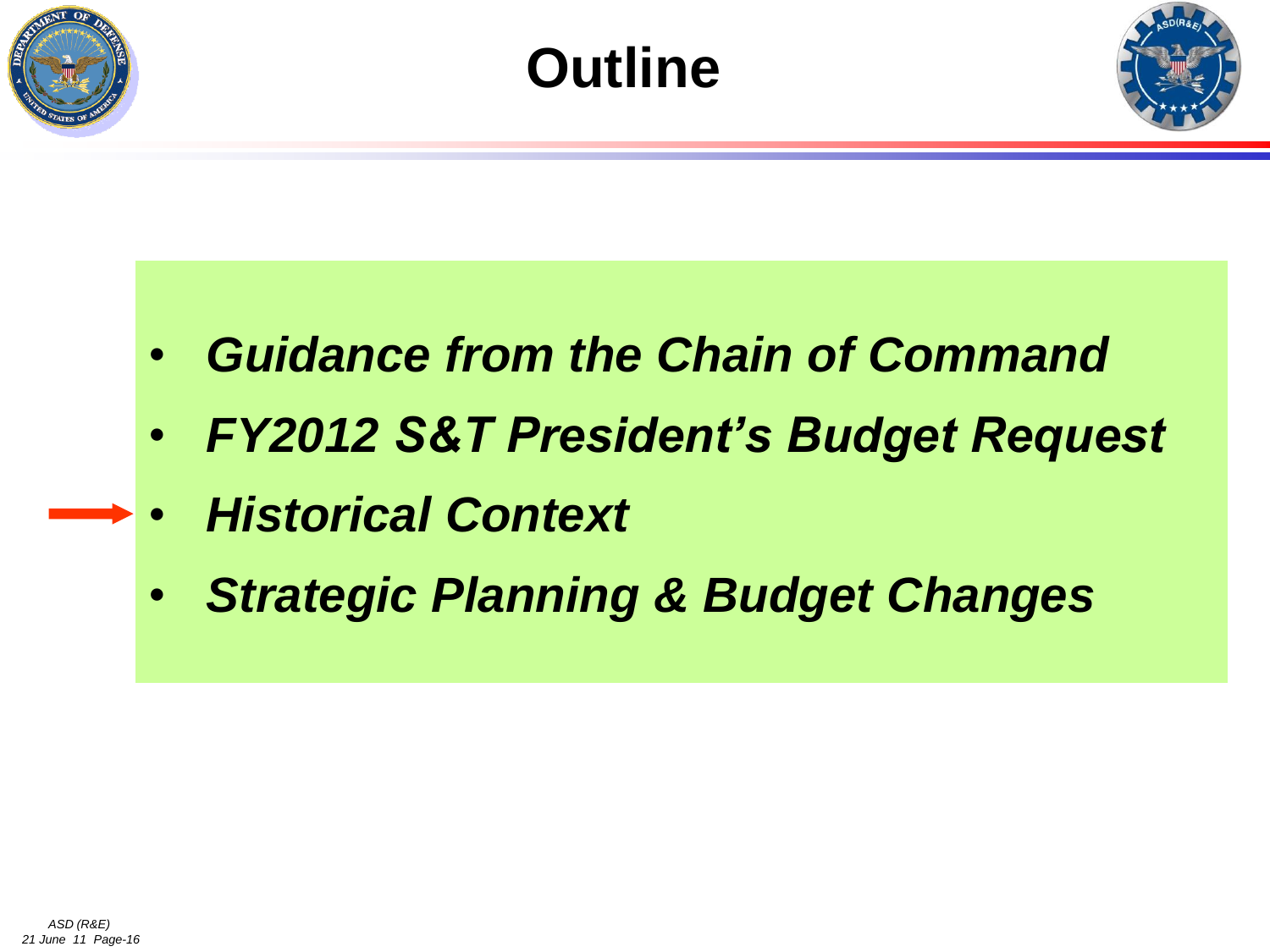

# **DoD S&T FUNDING: FY1962-2016** *(Constant FY12 Dollars)*

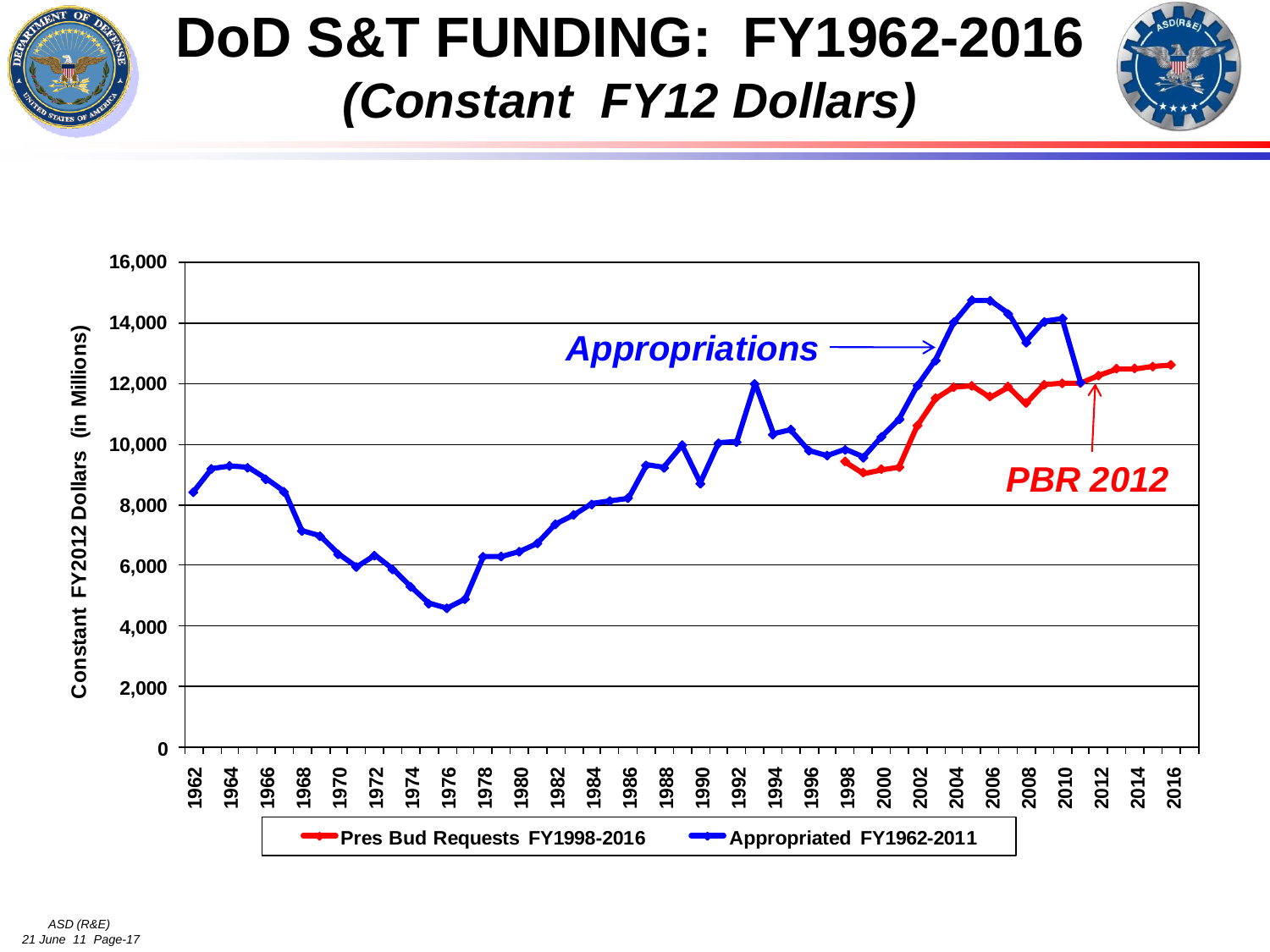

# **DoD Basic Research** *(TY Dollars in Millions)*



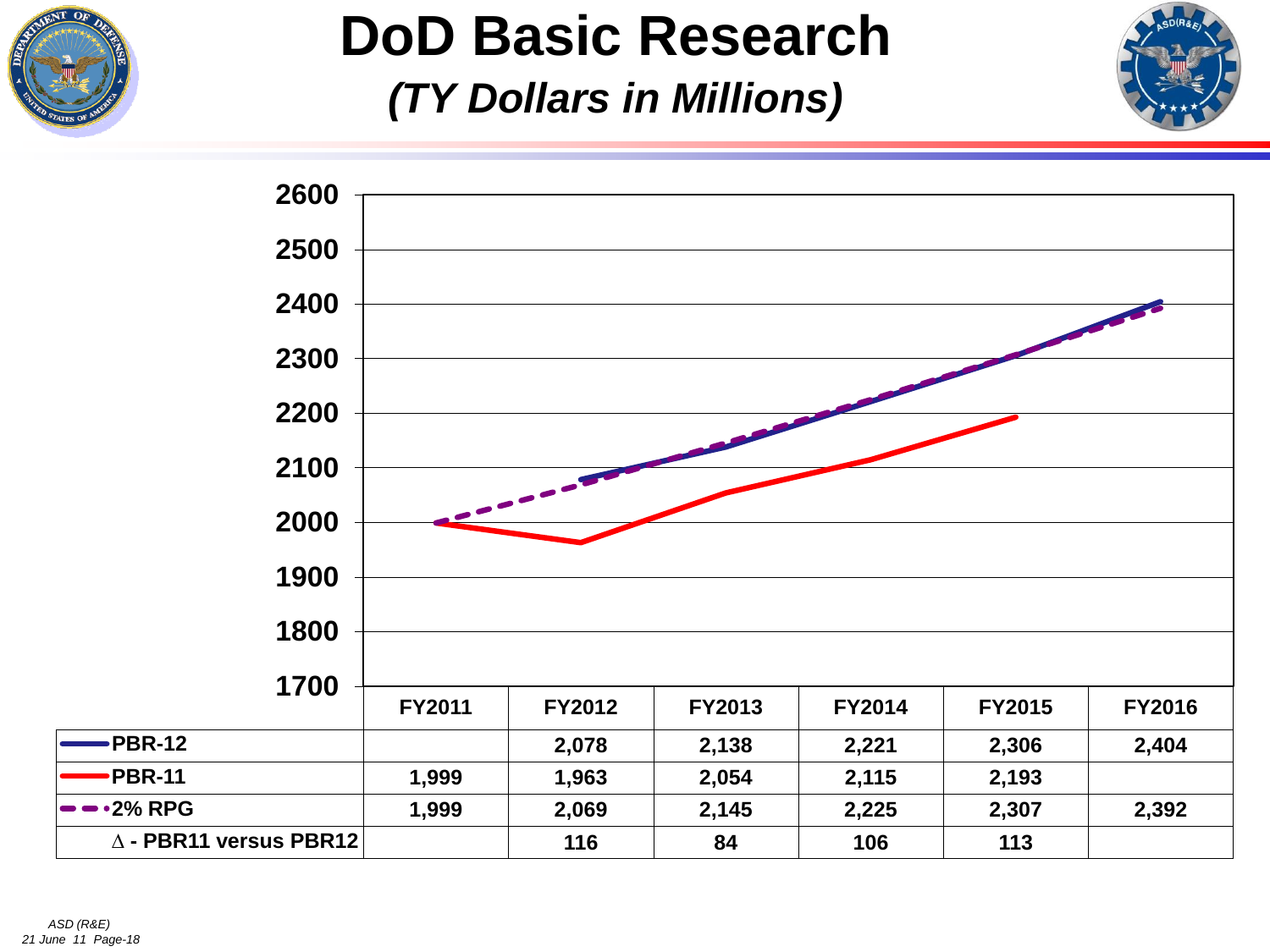

### **DoD Science & Technology (TY Dollars in Millions)**



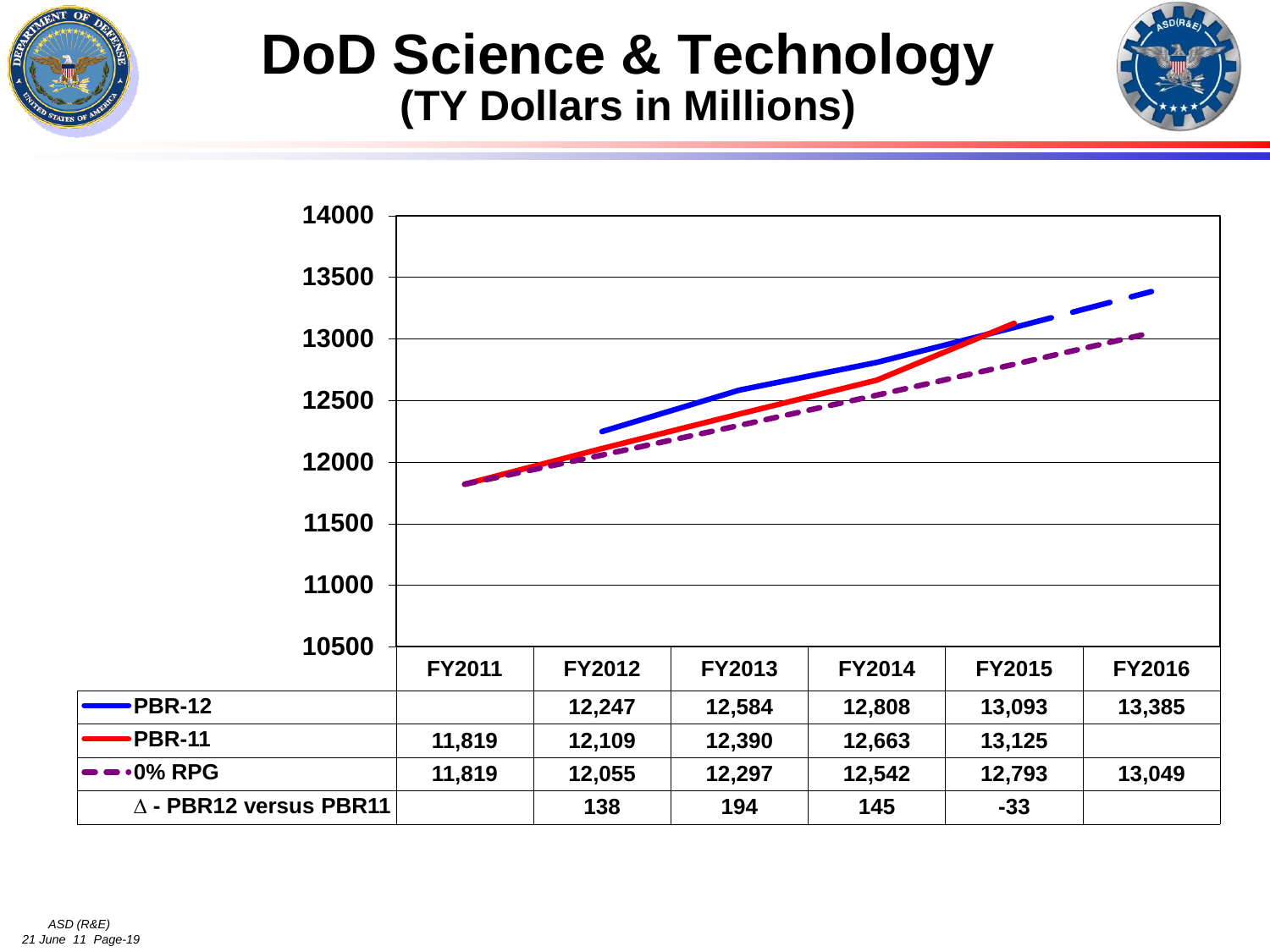

# **S&T Breakout**



**Services and Defense Agencies (Wide) as % of Total S&T** 

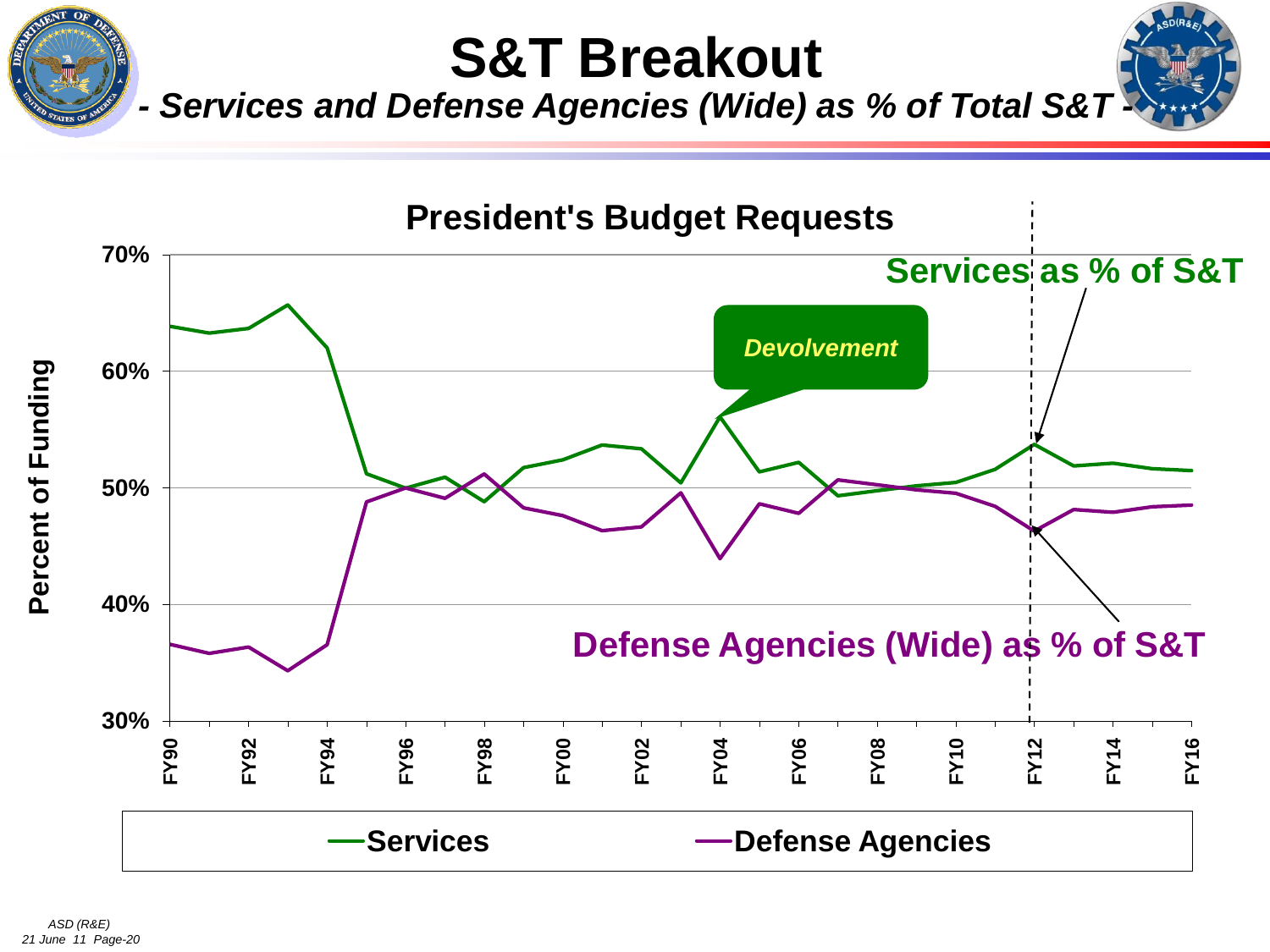





- *Guidance from the Chain of Command*
- *FY2012 S&T President's Budget Request*
- *Historical Context*
- *Strategic Planning & Budget Changes*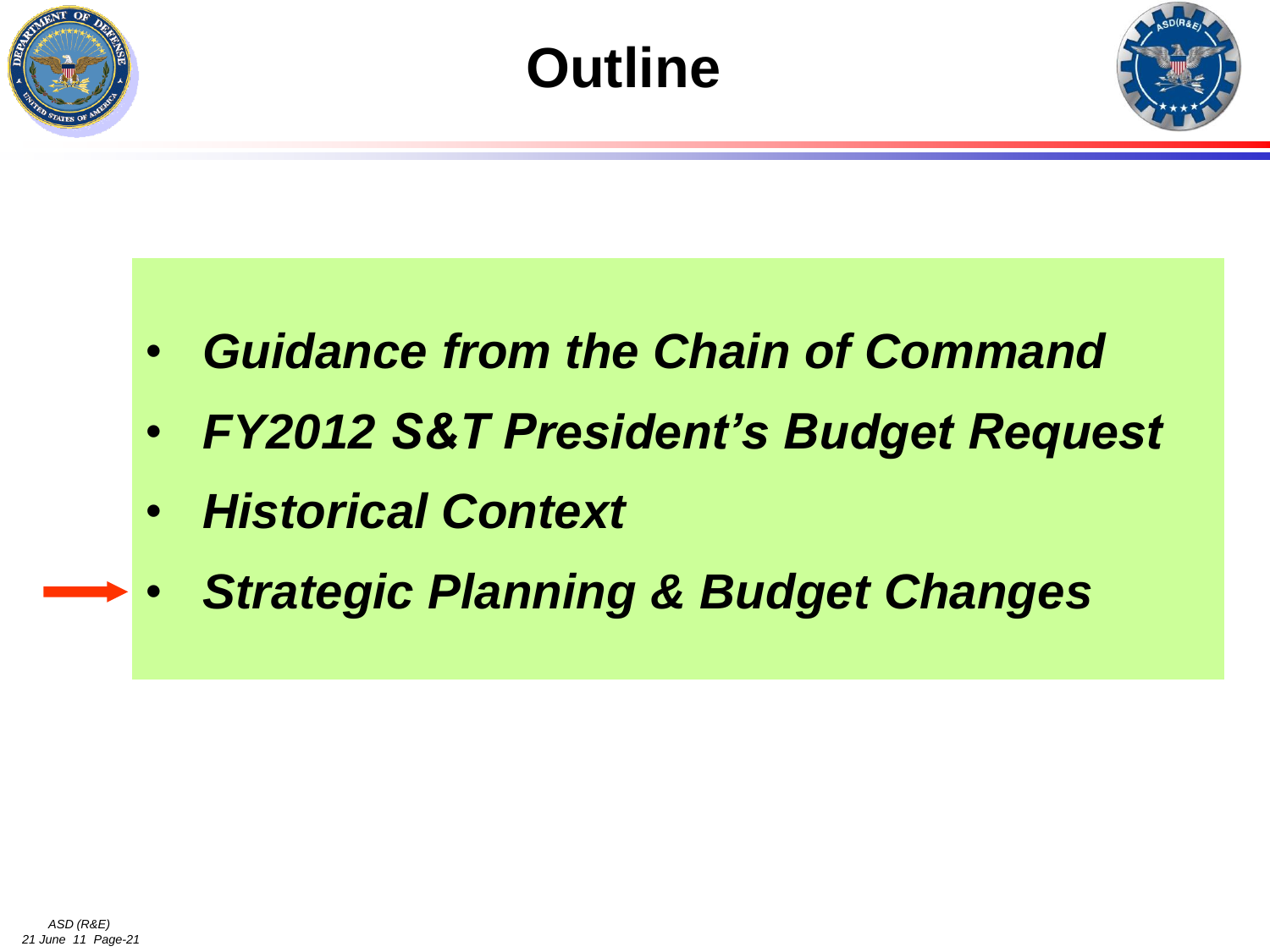

# **Quadrennial Defense Review Key Mission Areas (KMAs)**





- *1. Defend the United States and Support Civil Authorities at Home*
- *2. Succeed in Counterinsurgency, Stability, and Counterterrorist Operations*
- *3. Build the Security Capacity of Partner States*
- *4. Deter and Defeat Aggression in Anti-Access Environments*
- *5. Prevent Proliferation and Counter Weapons of Mass Destruction*
- *6. Operate Effectively in Cyberspace.*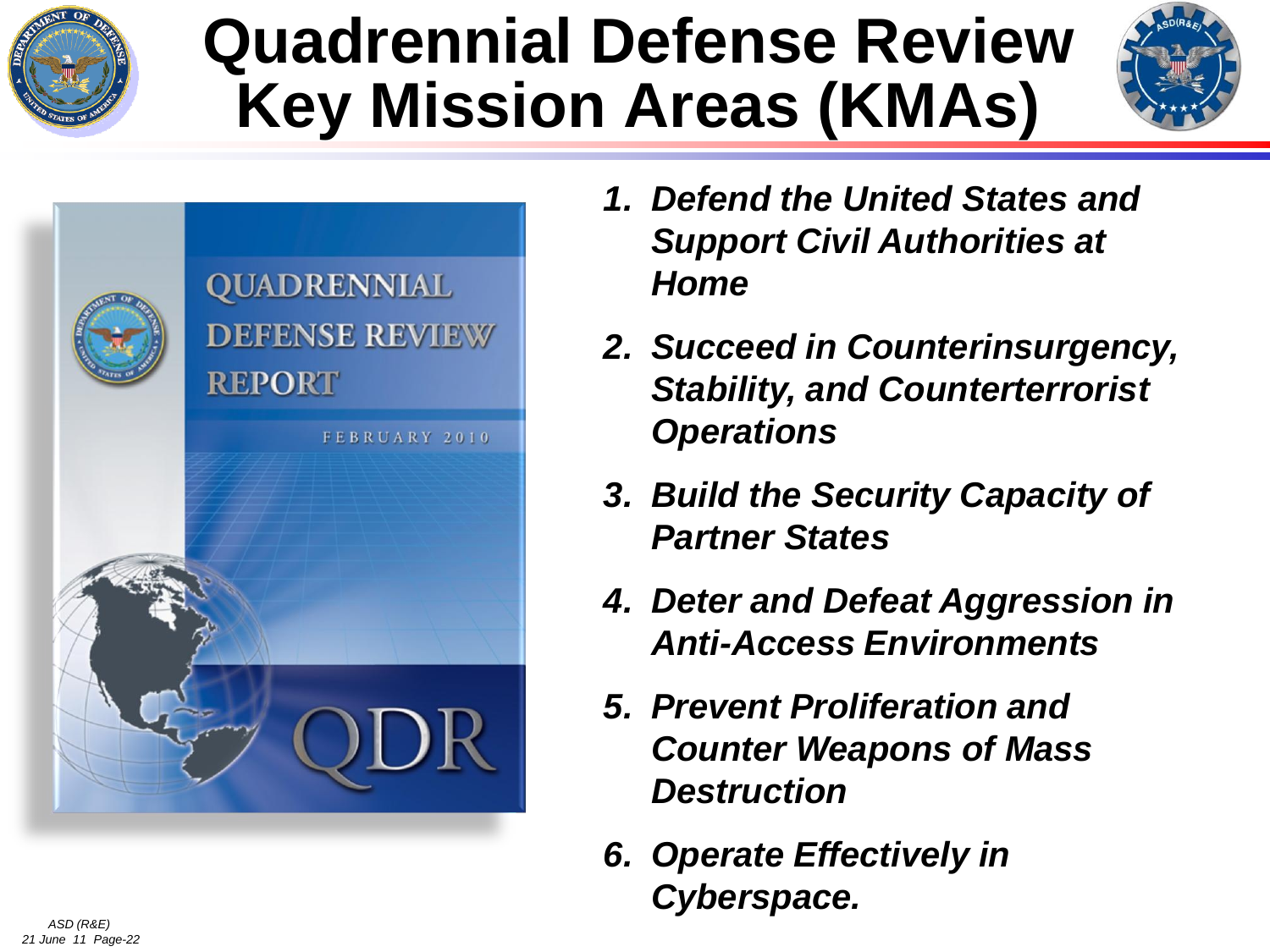

# **QDR 2006 vs. QDR 2010**



### *QDR 2006 Strategic Outcomes QDR 2010 Key Mission Areas*

- *1. Defend the Homeland in Depth*
- *2. Defeat Terrorist Networks*
- *3. Shape the Choices of Countries at Strategic Crossroads*
- *4. Prevent the Acquisition or use of Weapons of Mass Destruction*



- *1. Defend the United States and Support Civil Authorities at Home*
- *2. Succeed in Counterinsurgency, Stability, and Counterterrorism Operations*
- *3. Build the Security Capacity of Partner States*
- *4. Deter and Defeat Aggression in Anti-Access Environments*
- *5. Prevent Proliferation and Counter Weapons of Mass Destruction*
- *6. Operate Effectively in Cyberspace*

*QDR 2010 Builds on QDR 2006 - Anti-Access and Cyberspace are New -*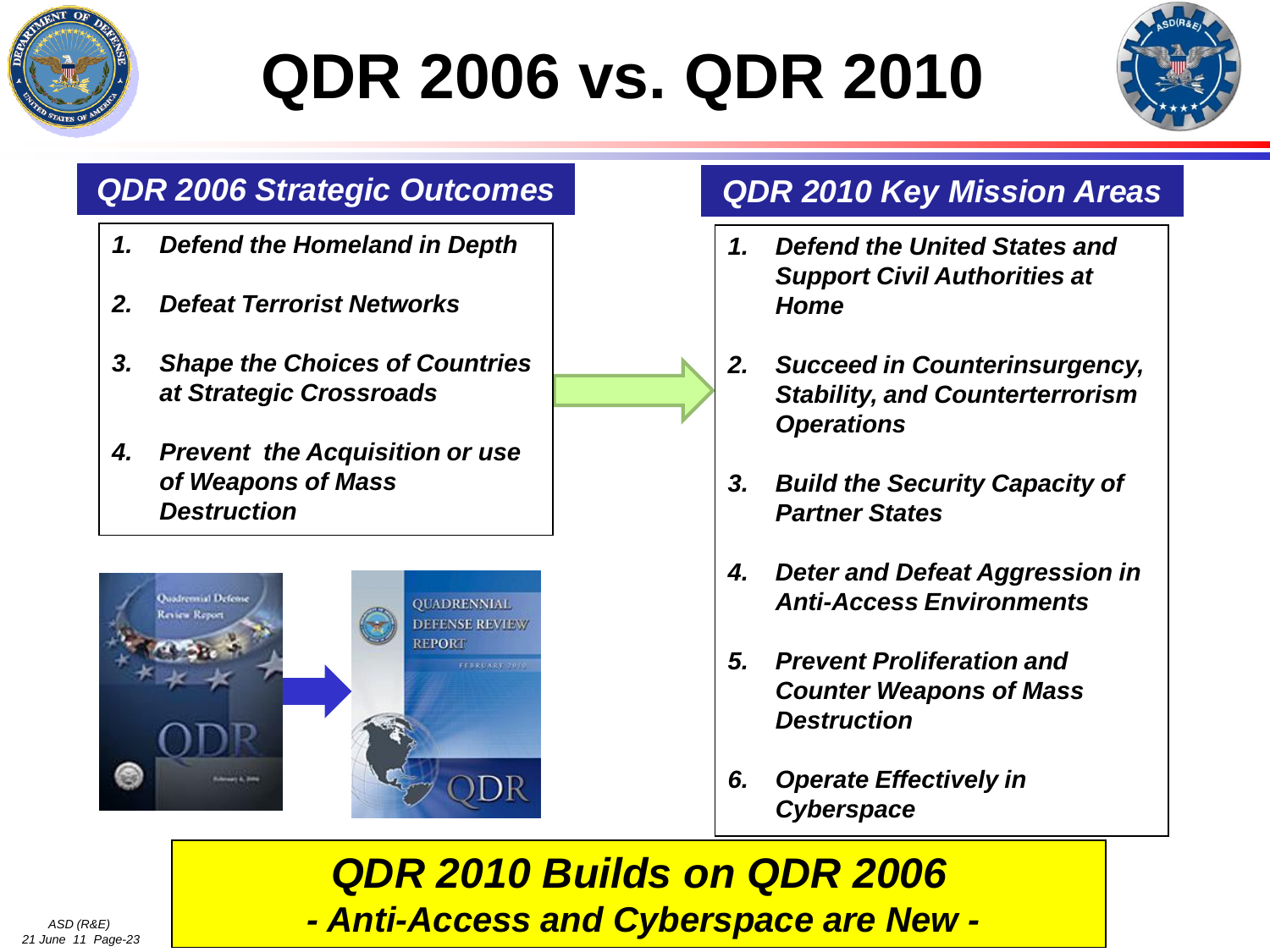

# **QDR Key Mission Area Studies Approach**

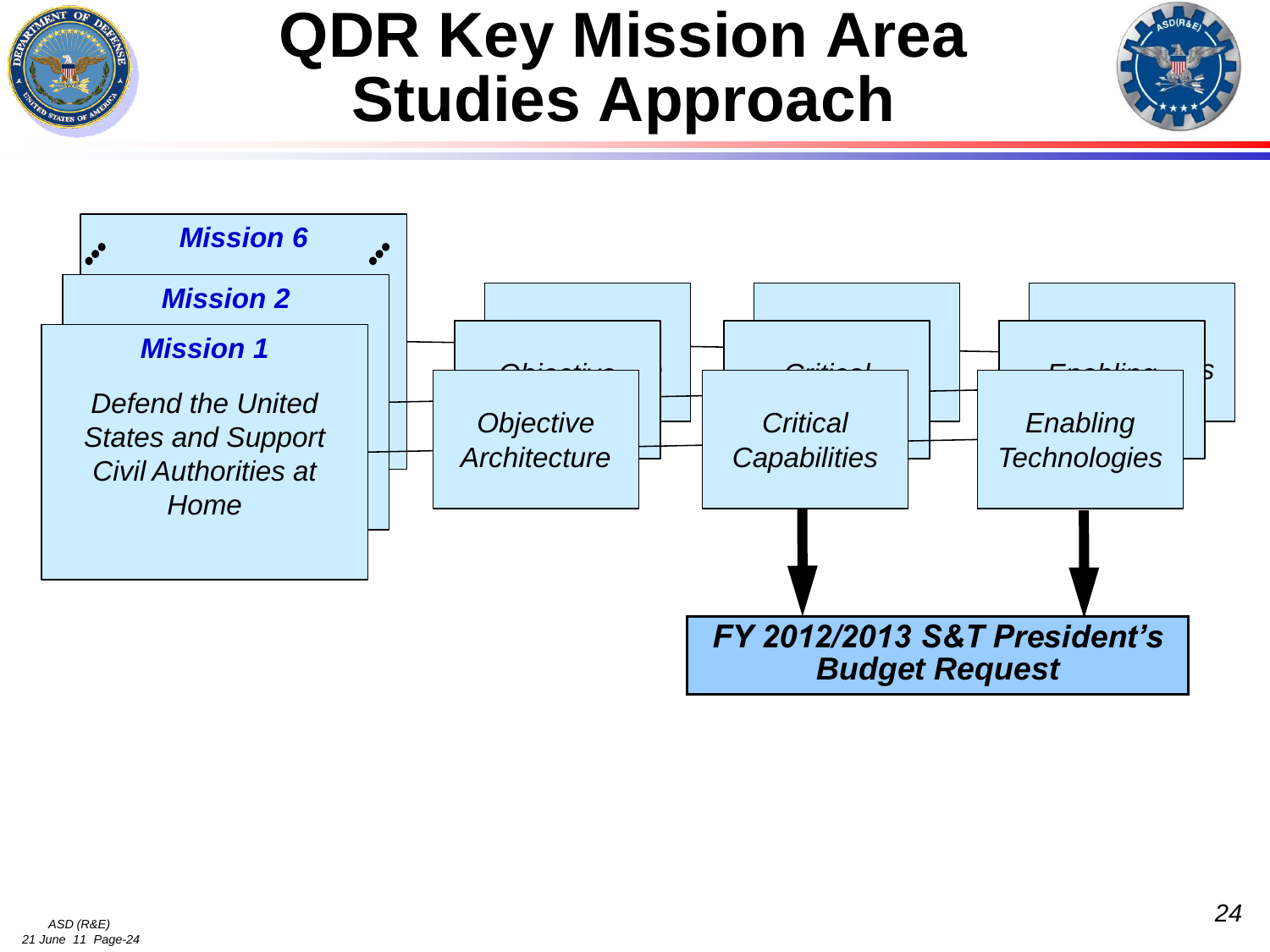

# **Priority S&T Investment Areas for FY 2013-2017**



### • **Data-to-Decisions**

– **Science and applications to reduce the cycle time and manpower requirements for analyses and use of large data sets.**

### • **Engineered Resilient Systems**

– **Engineering concepts, science, and design tools to protect against malicious compromise of weapon systems, and to develop agile manufacturing for trusted and assured defense systems.**

### • **Cyber Science and Technology**

– **Science and technology for efficient, effective cyber capabilities across the spectrum of joint operations.** 

### • **Electronic warfare / Electronic protection**

– **New concepts and technology to protect systems and extend capabilities across the electromagnetic spectrum.** 

### • **Counter Weapons of Mass Destruction (WMD)**

– **Advances in DoD's ability to locate, secure, monitor, tag, track, interdict, eliminate, and attribute WMD weapons and materials.**

### • **Autonomy**

– **Science and technology to achieve autonomous systems that reliably and safely accomplish complex tasks in all environments.**

### • **Human Systems**

– **Science and technology to enhance human-machine interfaces to increase productivity and effectiveness across a broad range of missions.**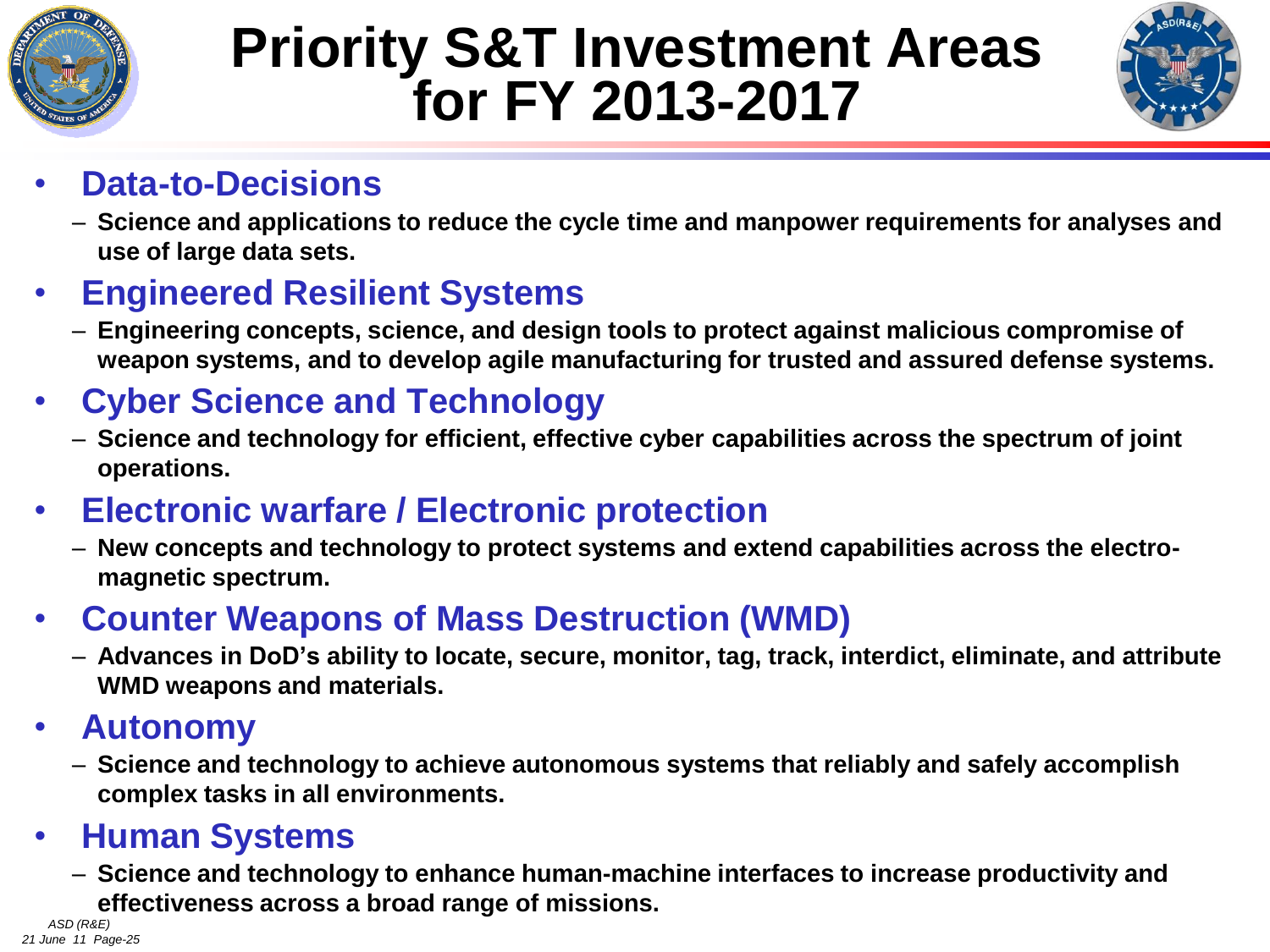



| <b>FY2012</b>             |                                     |                                                      |                       |  |
|---------------------------|-------------------------------------|------------------------------------------------------|-----------------------|--|
| Program                   |                                     | <b>Funding</b><br>(Increase from<br>FY11PBR-FY12PBR) | <b>Agency</b>         |  |
|                           | <b>Taking Care of People</b>        |                                                      |                       |  |
| $\mathbf 1$               | Defense Health                      | $\sim$ \$ 125 M                                      | <b>DHP</b> ; Services |  |
|                           | <b>Force Protection</b>             |                                                      |                       |  |
| $\mathbf{2}^{\mathsf{I}}$ | <b>Chemical Bio-Defense Program</b> | $\sim$ \$ 100 M                                      | <b>NCB</b>            |  |
| 3                         | <b>Cyber S&amp;T</b>                | ~576M                                                | <b>DARPA</b>          |  |
| 4                         | <b>Force Protection</b>             | $\sim$ \$ 49 M                                       | Navy & Army           |  |
| 5                         | <b>RF Systems</b>                   | $\sim$ \$ 45 M                                       | <b>Navy</b>           |  |
|                           | <b>Prepare for Uncertain Future</b> |                                                      |                       |  |
| 6                         | Info & Communications Technology    | $\sim$ \$ 120 M                                      | DARPA; AF             |  |
|                           | Weapons Technology                  | ~562M                                                | <b>Services</b>       |  |
| 8                         | Undersea Warfare                    | $\sim$ \$ 30 M                                       | <b>Navy</b>           |  |
| ASD (R&E)                 | <b>TOTALS</b>                       | $\sim$ \$ 607 M                                      |                       |  |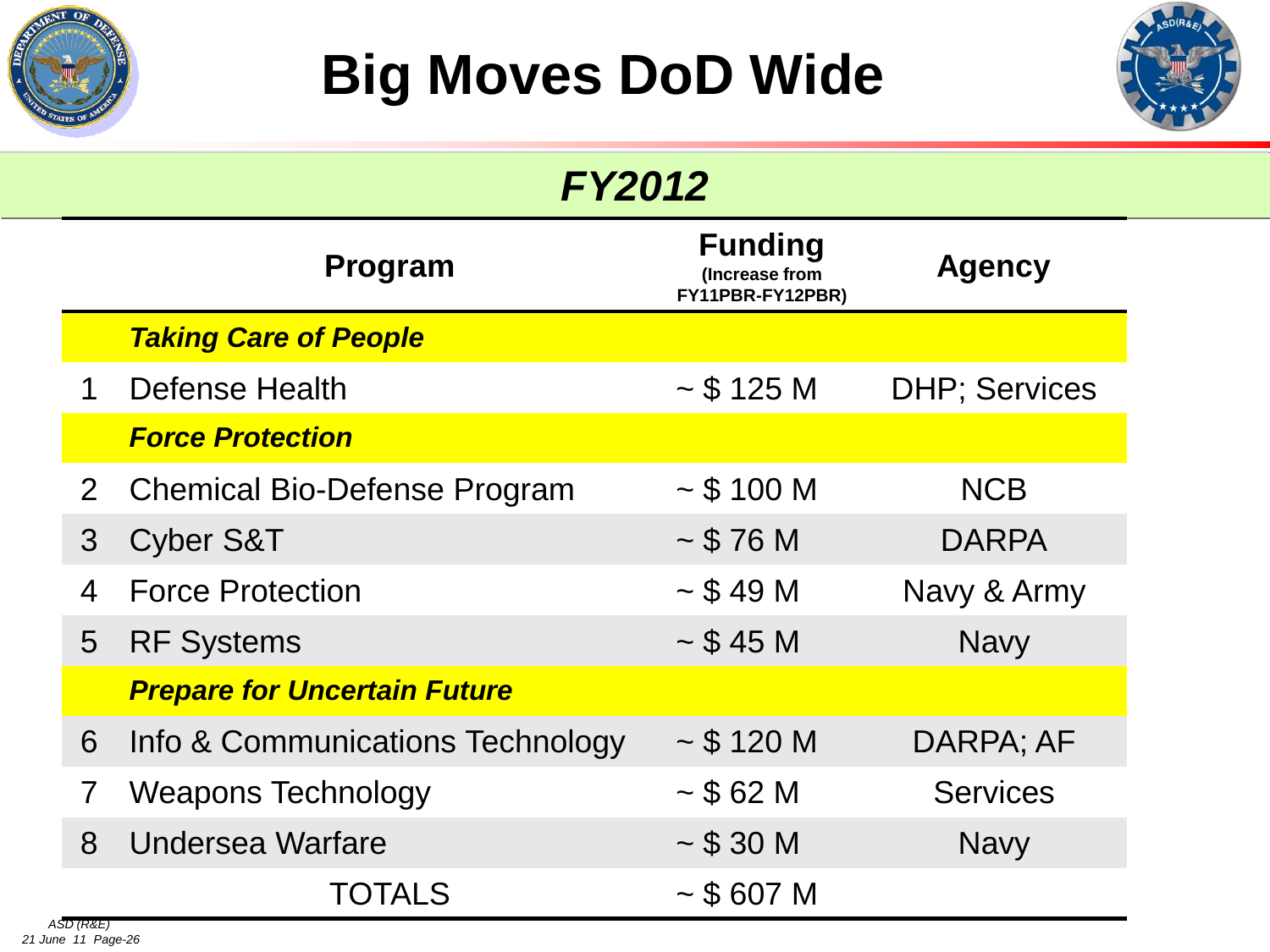

# **Big S&T Moves, Last Three Budgets**



| $FY2010$ (~\$1.8B across the FYDP)                                            | $FY2011$ (~\$1.6B across the FYDP)                                                     |  |  |
|-------------------------------------------------------------------------------|----------------------------------------------------------------------------------------|--|--|
| Medical S&T (Wounded Warrior) (~\$2.5B<br>total; ~\$1B in S&T, remainder DHP) | 7% increase in FY11 Basic (6.1) and Applied<br>Research (6.2) from FY10 base (~\$544M) |  |  |
| Large Data Handling (ISR Cap) ~ \$100M)                                       | <b>Deployable Force Protection (~\$238M)</b>                                           |  |  |
| Cyber Protection (~ \$100 M)                                                  | Cyber Security Research (~\$200M)                                                      |  |  |
| Anti-Tamper (~\$33M)                                                          | <b>Night Vision Technology-Advanced Focal</b><br><b>Plane Array (\$94M)</b>            |  |  |
| High Temperature Materials (~\$70M)                                           |                                                                                        |  |  |
| <b>Stand-off Detection of Fissile Materials</b><br>$(-\$300)$                 | <b>High Energy Laser Advanced Technology</b><br>(\$512M)                               |  |  |
| <b>High Performance Computing (~\$100M)</b>                                   |                                                                                        |  |  |
| Minerva (Sociology Research) (~\$100M)                                        |                                                                                        |  |  |

#### *FY2012 (~\$0.6B; \$3.0 B across the FYDP)*

**Protection of Defense Health (\$125 M) Information and Communication Technology (\$120 M) Force Protection Technology (\$49 M) Chemical and Biological Defense Technology (\$100 M) Cyber Security (\$76 M) Advanced Undersea Warfare Applied Research (\$30 M)**